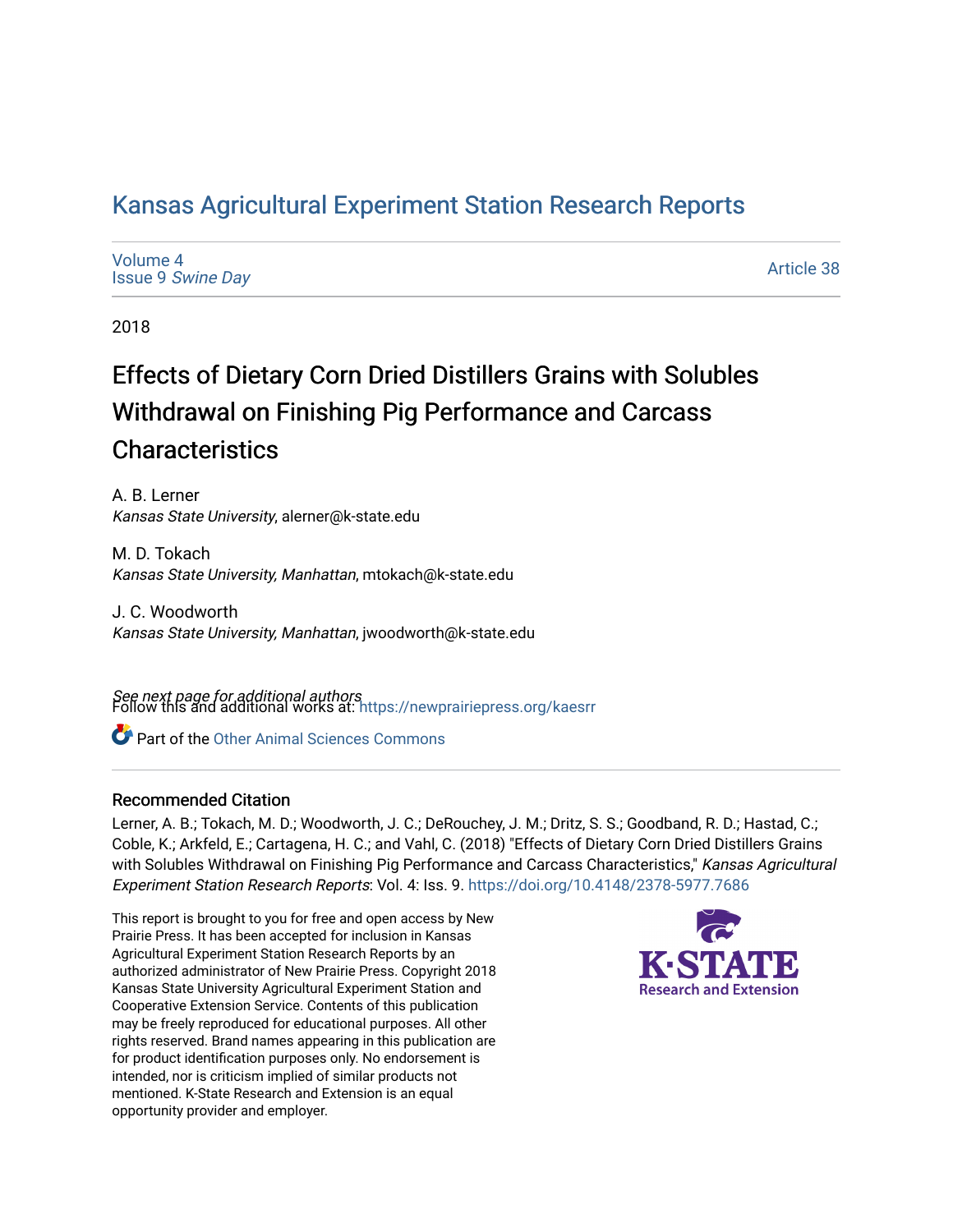# Effects of Dietary Corn Dried Distillers Grains with Solubles Withdrawal on Finishing Pig Performance and Carcass Characteristics

# **Abstract**

Two experiments were conducted to evaluate the effects of removing corn dried distillers grains with solubles (DDGS) at increasing intervals before harvest on finishing pig performance and carcass characteristics. For Exp. 1, 985 finishing pigs [initially 219 ± 5.5 lb body weight (BW)] were used in a 28-d growth study. There were 12 pens per treatment with 19 to 21 pigs per pen. There were four treatments decreasing in duration of withdrawal of DDGS from diets before final marketing: 28, 21, 14, or 0 d withdrawal. Regardless of treatment, pens of pigs were topped according to a typical summer marketing strategy with one top prior to final barn dump. All pens were topped by removing the 17% heaviest pigs on d -21 resulting in a final barn dump of approximately 83% of starting barn inventory. Overall, there was no evidence for effects of DDGS withdrawal time on final BW, average daily feed intake (ADFI), or feed efficiency (F/G;  $P > 0.111$ ); however, as withdrawal time increased, average daily gain (ADG) linearly increased ( $P = 0.022$ ) and iodine value decreased (linear,  $P = 0.001$ ). There was no evidence for treatment differences for hot carcass weight (HCW) or loin depth ( $P > 0.106$ ); however, dressing percentage was linearly increased ( $P = 0.001$ ) with increased withdrawal time. Backfat depth was also decreased (quadratic;  $P = 0.019$ ) and percentage lean increased (quadratic;  $P = 0.033$ ) as DDGS withdrawal time increased. Feed cost and gain value were increased (linear, P < 0.020) resulting in a marginally significant (P < 0.100) increase in income over feed cost (IOFC) with increased withdrawal duration.

In Exp. 2, 1,158 finishing pigs (initially 232 ± 4.3 lb BW) were used in a 35-d growth study. There were 15 pens per treatment with 17 to 21 pigs per pen. Similar to the first experiment, there were four treatments decreasing in duration of withdrawal of DDGS from diets before final marketing: 35, 28, 14, or 0 d withdrawal. All pens were topped according to a typical winter marketing strategy with two marketing events prior to the final barn dump. All pens were marketed by removing the 15% heaviest pigs on d -28, the 28% heaviest pigs on d -14, and a final barn dump of approximately 57% of starting barn inventory. There was no evidence that final BW, overall ADG, or overall F/G differed across treatments with increasing DDGS withdrawal times ( $P > 0.116$ ). Overall average daily feed intake increased (linear,  $P =$ 0.015) as time withdrawn from DDGS before final marketing increased. Iodine value decreased (P < 0.022) and dressing percentage increased (linear;  $P = 0.034$ ) with increasing withdrawal time. Lastly, feed cost and feed cost per lb of gain increased (linear,  $P < 0.003$ ) with increasing DDGS withdrawal time.

In conclusion, these experiments demonstrate that longer feeding duration of DDGS before harvest decreases carcass yield and increases iodine value. Feed cost is reduced with longer feeding of DDGS, yet the gain value and IOFC responses varied depending on the marketing strategy.

# Keywords

dried distillers grains with solubles, DDGS withdrawal, finishing pigs

## Creative Commons License



This work is licensed under a [Creative Commons Attribution 4.0 License](https://creativecommons.org/licenses/by/4.0/).

## Cover Page Footnote

Appreciation is expressed to New Fashion Pork (Jackson, MN) for providing animals, research facilities, and technical support, with special thanks to research technician, Zach Post.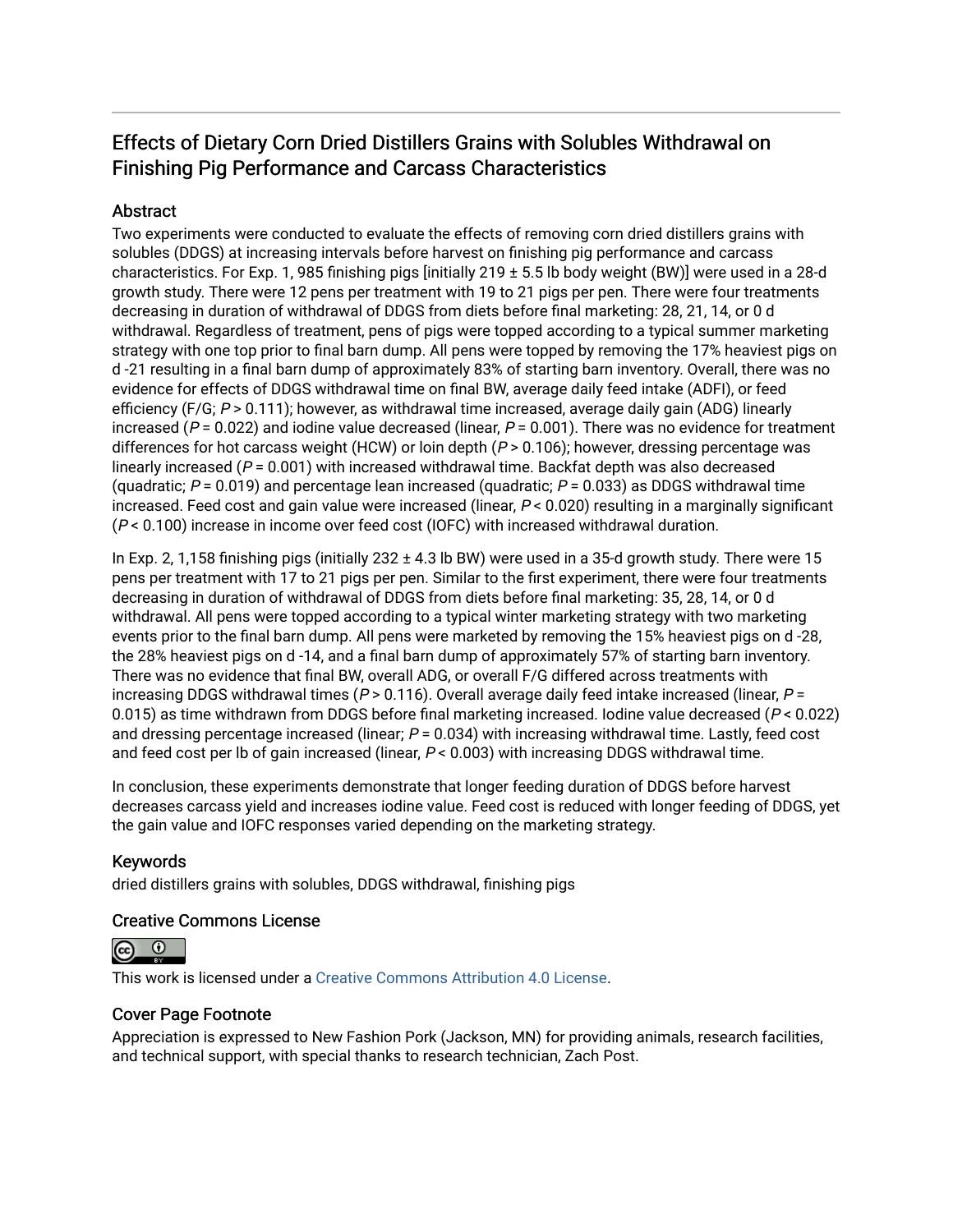## Authors

A. B. Lerner, M. D. Tokach, J. C. Woodworth, J. M. DeRouchey, S. S. Dritz, R. D. Goodband, C. Hastad, K. Coble, E. Arkfeld, H. C. Cartagena, and C. Vahl

This finishing pig nutrition and management is available in Kansas Agricultural Experiment Station Research Reports: <https://newprairiepress.org/kaesrr/vol4/iss9/38>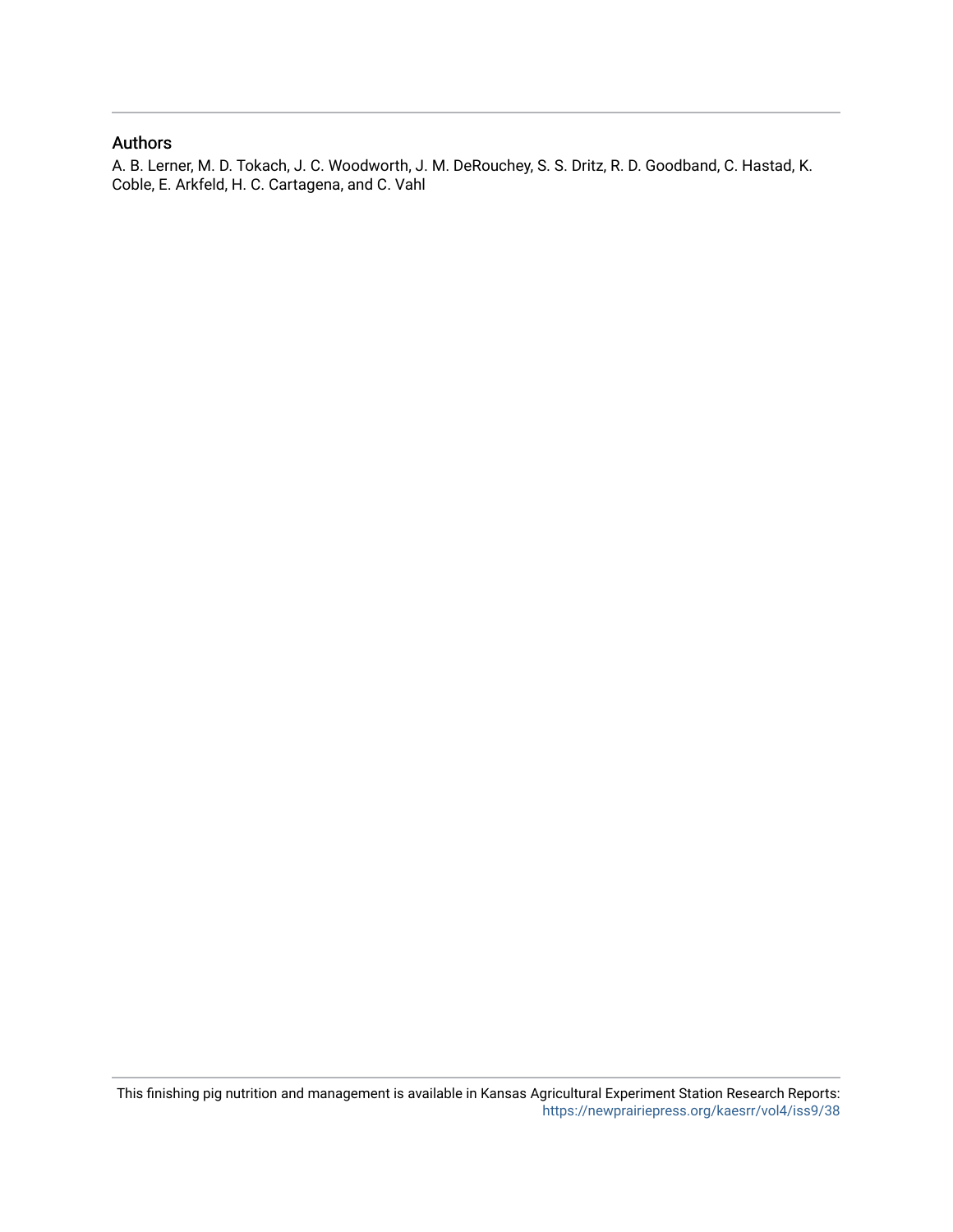



# Effects of Dietary Corn Dried Distillers Grains with Solubles Withdrawal on Finishing Pig Performance and Carcass Characteristics<sup>1</sup>

*A.B. Lerner, M.D. Tokach, J.C. Woodworth, J.M. DeRouchey, S.S. Dritz,2 R.D. Goodband, C. Hastad,3 K. Coble,4 E. Arkfeld,5 H.C. Cartagena,6 and C. Vahl6*

# Summary

Two experiments were conducted to evaluate the effects of removing corn dried distillers grains with solubles (DDGS) at increasing intervals before harvest on finishing pig performance and carcass characteristics. For Exp. 1, 985 finishing pigs [initially  $219 \pm 5.5$  lb body weight (BW)] were used in a 28-d growth study. There were 12 pens per treatment with 19 to 21 pigs per pen. There were four treatments decreasing in duration of withdrawal of DDGS from diets before final marketing: 28, 21, 14, or 0 d withdrawal. Regardless of treatment, pens of pigs were topped according to a typical summer marketing strategy with one top prior to final barn dump. All pens were topped by removing the 17% heaviest pigs on d -21 resulting in a final barn dump of approximately 83% of starting barn inventory. Overall, there was no evidence for effects of DDGS withdrawal time on final BW, average daily feed intake (ADFI), or feed efficiency  $(F/G; P > 0.111)$ ; however, as withdrawal time increased, average daily gain (ADG) linearly increased ( $P = 0.022$ ) and iodine value decreased (linear,  $P = 0.001$ ). There was no evidence for treatment differences for hot carcass weight (HCW) or loin depth  $(P > 0.106)$ ; however, dressing percentage was linearly increased  $(P = 0.001)$  with increased withdrawal time. Backfat depth was also decreased (quadratic; *P* = 0.019) and percentage lean increased (quadratic;  $P = 0.033$ ) as DDGS withdrawal time increased. Feed cost and gain value were increased (linear, *P* < 0.020) resulting in a marginally significant ( $P < 0.100$ ) increase in income over feed cost (IOFC) with increased withdrawal duration.

<sup>&</sup>lt;sup>1</sup>Appreciation is expressed to New Fashion Pork (Jackson, MN) for providing animals, research facilities, and technical support, with special thanks to research technician, Zach Post.

<sup>2</sup> Department of Diagnostic Medicine/Pathobiology, College of Veterinary Medicine, Kansas State University, Manhattan.

<sup>3</sup> New Fashion Pork, Jackson, MN.

<sup>4</sup> JBS USA, Greeley, CO.

<sup>5</sup> Triumph Foods, St. Joseph, MO.

<sup>6</sup> Department of Statistics, College of Arts and Sciences, Kansas State University, Manhattan.

Kansas State University Agricultural Experiment Station and Cooperative Extension Service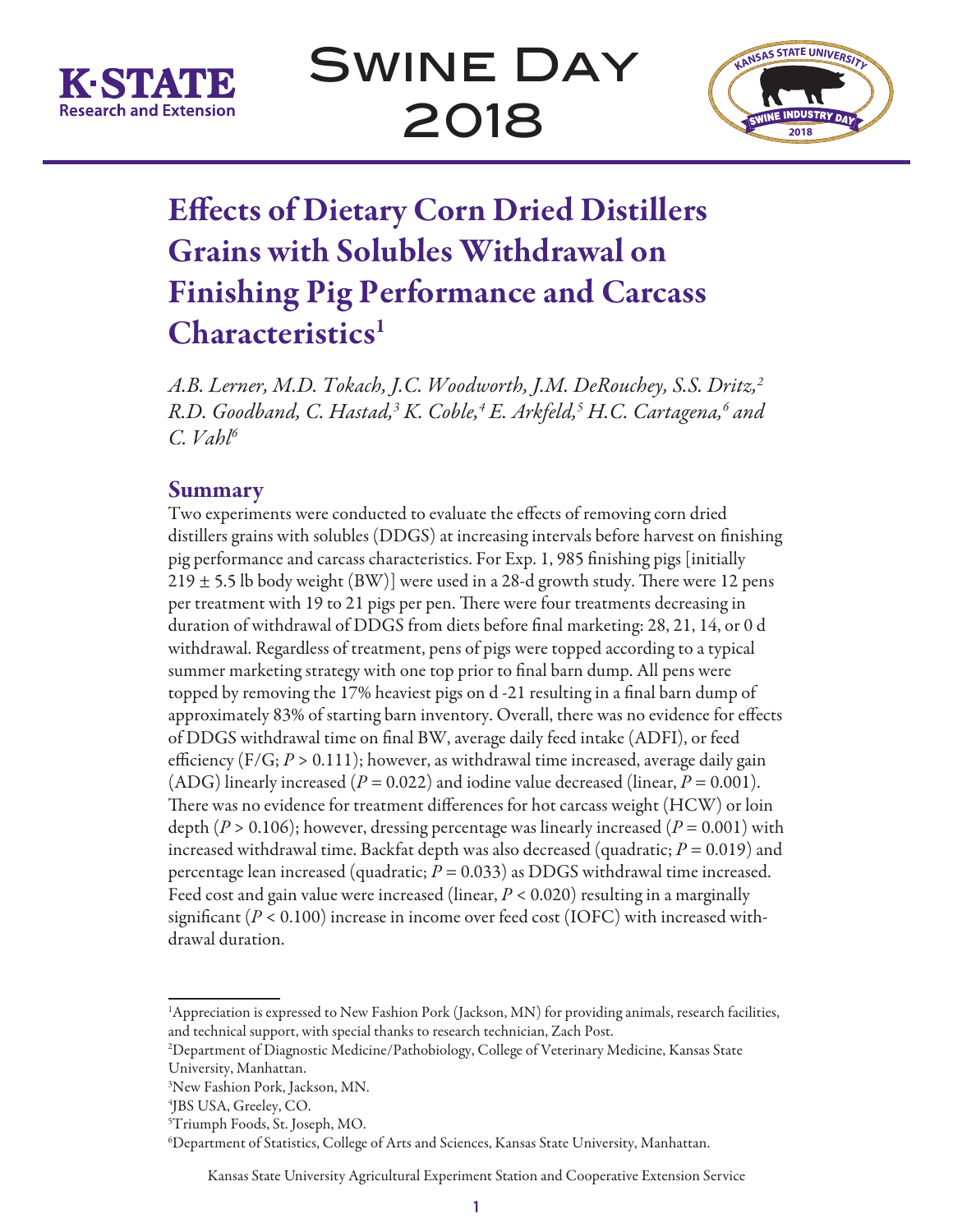In Exp. 2, 1,158 finishing pigs (initially  $232 \pm 4.3$  lb BW) were used in a 35-d growth study. There were 15 pens per treatment with 17 to 21 pigs per pen. Similar to the first experiment, there were four treatments decreasing in duration of withdrawal of DDGS from diets before final marketing: 35, 28, 14, or 0 d withdrawal. All pens were topped according to a typical winter marketing strategy with two marketing events prior to the final barn dump. All pens were marketed by removing the 15% heaviest pigs on d -28, the 28% heaviest pigs on d -14, and a final barn dump of approximately 57% of starting barn inventory. There was no evidence that final BW, overall ADG, or overall  $F/G$  differed across treatments with increasing DDGS withdrawal times ( $P > 0.116$ ). Overall average daily feed intake increased (linear, *P* = 0.015) as time withdrawn from DDGS before final marketing increased. Iodine value decreased (*P* < 0.022) and dressing percentage increased (linear;  $P = 0.034$ ) with increasing withdrawal time. Lastly, feed cost and feed cost per lb of gain increased (linear, *P* < 0.003) with increasing DDGS withdrawal time.

In conclusion, these experiments demonstrate that longer feeding duration of DDGS before harvest decreases carcass yield and increases iodine value. Feed cost is reduced with longer feeding of DDGS, yet the gain value and IOFC responses varied depending on the marketing strategy.

# Introduction

Dried distillers grains with solubles (DDGS) are a byproduct commonly incorporated into swine diets as a means of reducing diet cost. While DDGS can reduce input costs, they are higher in fiber and thus may negatively impact growth performance, hot carcass weights, and the level of saturation within pork fat due to the increased concentration of unsaturated fatty acids.<sup>7</sup> Asmus et al.<sup>8</sup> fed finishing pigs both DDGS and wheat middlings and manipulated the fiber levels in finishing diets either 43 or 67 d before slaughter, concluding that shorter withdrawal levels could recover yield losses, but longer withdrawal periods were needed to regain fat quality. Thus, it is important to understand the appropriate feeding duration of DDGS before harvest in order to maximize feed cost savings while minimizing reductions in performance, yield, and pork quality. Therefore, the objective of these experiments was to determine the appropriate withdrawal time of DDGS before marketing in finishing pig diets in two different marketing scenarios.

# **Procedures**

The Kansas State University Institutional Animal Care and Use Committee approved the protocol used in these experiments. Both studies were conducted at a commercial research facility owned and operated by New Fashion Pork (Jackson, MN). The barns were tunnel-ventilated with completely slatted concrete flooring and deep pits for manure storage. Each pen  $(8 \times 19 \text{ ft}, \text{Exp. 1}; 8 \times 18 \text{ ft}, \text{Exp. 2})$  was equipped with adjustable gates and contained a 3-hole, dry feeder (Thorp Equipment, Inc., Thorp, WI)

Kansas State University Agricultural Experiment Station and Cooperative Extension Service

<sup>7</sup> Coble, K., J. M. DeRouchey, M. D. Tokach, S. S. Dritz, R. D. Goodband, and J. C. Woodworth. 2017. Effects of dried distillers grains with solubles and added fat fed immediately before slaughter on growth performance and carcass characteristics of finishing pigs. J. Anim. Sci 95(1):270-278.

<sup>8</sup> Asmus, M., J. DeRouchey, M. Tokach, S. Dritz, T. Houser, J. Nelssen, and R. Goodband. 2014. Effects of lowering dietary fiber before marketing on finishing pig growth performance, carcass characteristics, carcass fat quality, and intestinal weights. J. Anim. Sci 92(1):119-128.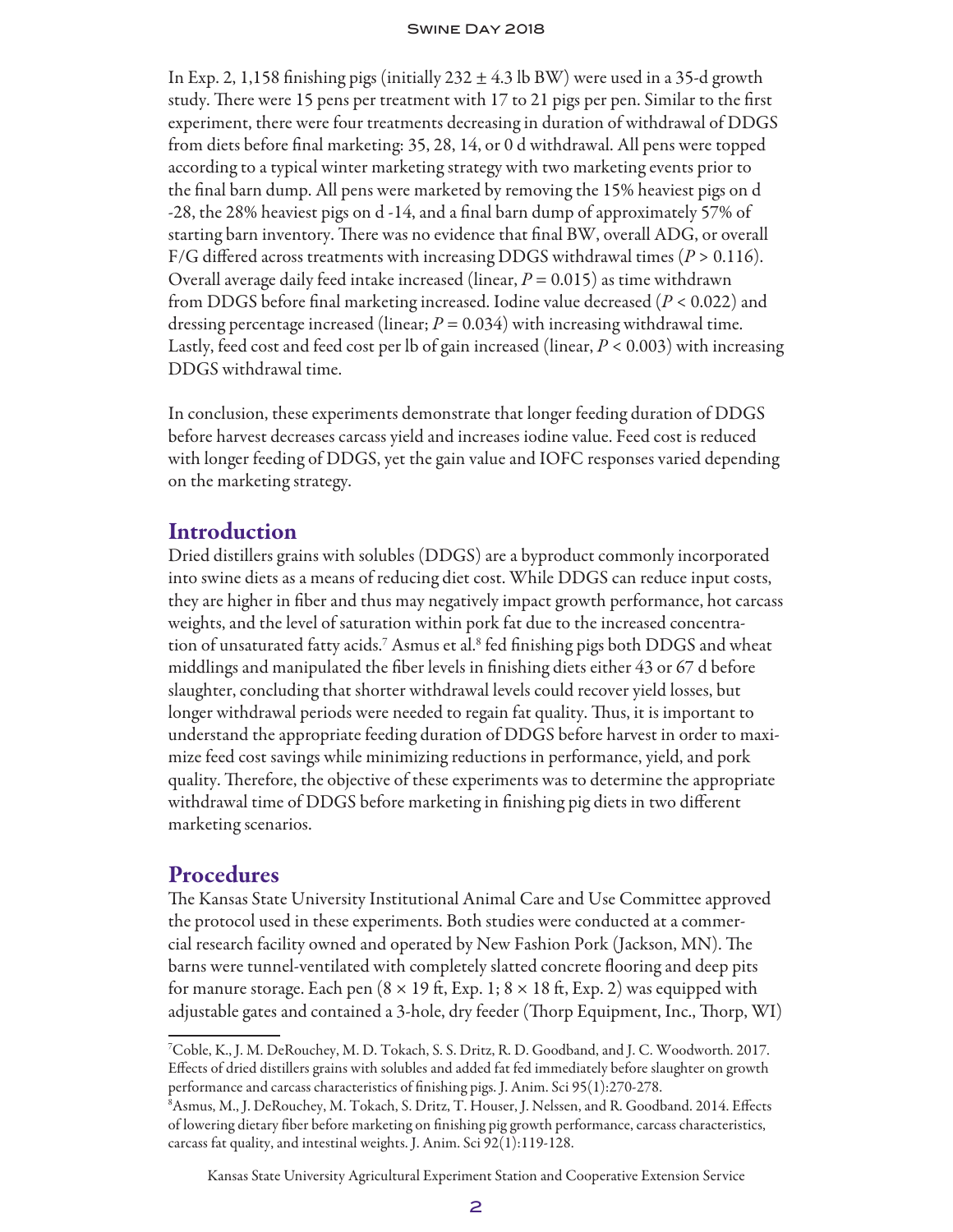and a pan waterer. Feed additions were delivered and recorded using a robotic feeding system (FeedPro; Feedlogic Corp., Willmar, MN).

For Exp. 1, a total of 985 finishing pigs (initially  $219 \pm 5.5$  lb BW) were used in a 28-d experiment. Pen served as the experimental unit, and there were 12 pens per treatment with 19 to 21 pigs per pen. There were four treatments decreasing in duration of withdrawal of DDGS from diets before final marketing: 28, 21, 14, or 0 d withdrawal. Regardless of treatment, pens of pigs were topped according to a typical summer marketing strategy with one top prior to final barn dump. All pens were topped by removing the 17% heaviest pigs on d -21 resulting in a final barn dump of approximately 83% of starting barn inventory. Pigs were weighed every 7 d to determine ADG, ADFI, and F/G.

For Exp. 2, a total of 1,158 finishing pigs (initially  $232 \pm 4.3$  lb BW) were used in a 35-d experiment. Pen served as the experimental unit, and there were 15 pens per treatment and 17 to 21 pigs per pen. Similar to Exp. 1, there were four treatments decreasing in duration of withdrawal of DDGS from diets before final marketing: 35, 28, 14, or 0 d withdrawal. All pens were topped according to a typical winter marketing strategy with two marketing events prior to the final barn dump. All pens were marketed by removing the 15% heaviest pigs on d -28, the 28% heaviest pigs on d -14, and a final barn dump of approximately 57% of starting barn inventory. Pigs were weighed every 7 d to determine ADG, ADFI, and F/G.

Pigs were given *ad libitum* access to feed and water at all times. Treatment diets were identical for both studies (Table 1). Prior to the experiments, all pigs were fed diets containing 30% DDGS starting at 75 lb BW. Both diets for the experimental period were corn and soybean meal-based and formulated to meet or exceed NRC  $(2012)^9$ requirement estimates for finishing pigs. Diets contained either none or 30% DDGS. Experiment diets contained 0.77% standardized ileal digestible lysine and were balanced for net energy using choice white grease. Experimental feed was manufactured at a commercial mill (Worthington, MN). Composite diet samples were sent for proximate analysis (Ward Laboratories, Kearney, NE).

On all marketing days, pen weights were taken as well as individual weights on all pigs marketed. Pigs to be harvested were identified with tattoos indicating pen of origin and RFID ear tags for individual identification. Pigs were then transported to a USDAinspected packing plant (Triumph Foods, St. Joseph, MO) for processing and carcass data collection. Carcass measurements collected included HCW, backfat, loin depth, and lean percentage. A proprietary equation specific to the packer was utilized to calculate percentage lean. Dressing percentage was calculated by dividing the individual pig's live weight at the farm by the individual pig's HCW. On the final barn marketing days (barn dump), belly fat samples anterior to the manubrium were collected from 4 (Exp. 1) or 5 (Exp. 2) barrows per pen and iodine value was calculated using near infrared spectroscopy (NIR; Triumph, St. Joseph, MO).

Economic analysis was evaluated on a pen basis. Feed cost per pig was calculated by multiplying the feed cost per lb of feed by the intake during each period, totaling these

<sup>9</sup> NRC. 2012. Nutrient Requirements of Swine, 11th ed. Natl. Acad. Press, Washington D.C.

Kansas State University Agricultural Experiment Station and Cooperative Extension Service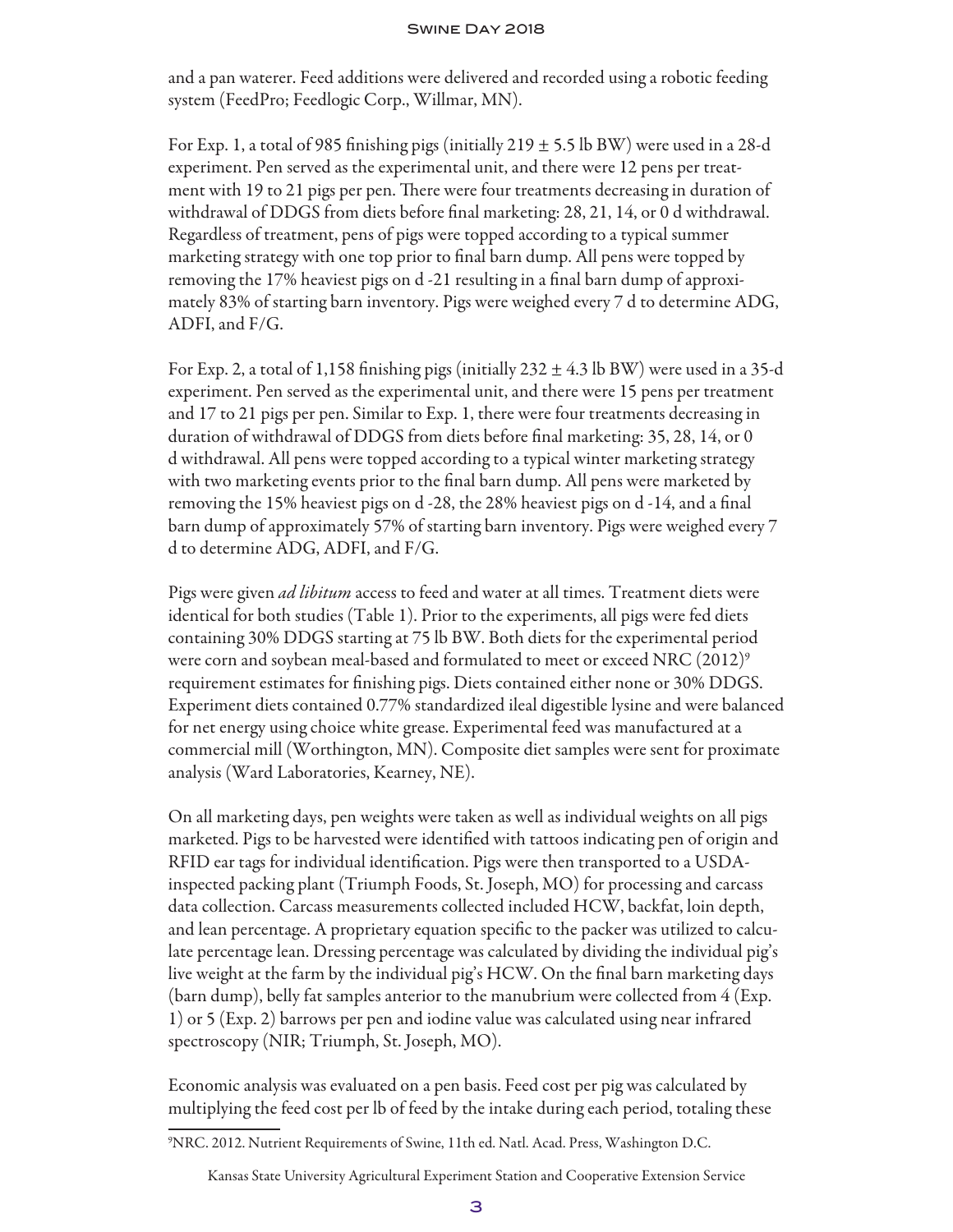values, and dividing by the number of marketed pigs. Feed cost per lb of gain was calculated by dividing the feed cost per pig by the average weight gain per pig. Gain value was calculated by multiplying carcass gain by an assumed value of \$70 per cwt of carcass. Income over feed cost was calculated by subtracting the feed cost per pig from gain value per pig. Corn was valued at \$3.58/bu (\$128/ton), soybean meal at \$340/ton, DDGS at \$170/ton, L-lysine at \$0.66/lb, DL-methionine at \$1.21/lb, L-threonine at \$1.78/lb, and L-tryptophan at \$3.75/lb.

Data were analyzed as a completely randomized design with the fixed effects of treatment using the PROC GLIMMIX procedure of SAS (version 9.4, SAS Institute, Inc., Cary, NC). Pen was the experimental unit for growth and carcass data. To evaluate growth data, each intermediate period was analyzed with an individual ANOVA model to evaluate the fixed effect of treatment at that point in time. For example, during d -28 to -21 in Exp. 1, the only treatment to be applied was the -28 d withdrawal; therefore, these pigs are compared to the remaining pigs that have yet to be assigned to treatment and withdrawn from DDGS. Because final BW and carcass data were obtained for individual pigs, carcass data were analyzed with a mixed model using PROC GLIMMIX to account for the correlation among pigs sharing the same pen with a repeated measures design. To evaluate the effect of time, linear and quadratic contrasts were applied for the overall growth data, overall carcass data, and economics to evaluate the effect of duration of withdrawal across all treatments. The PROC IML procedure was utilized to generate linear and quadratic coefficients for unevenly spaced withdrawal times. In Exp. 1, one pen was removed from the data set for the final period, overall, and carcass data, due to incorrect feed provided to the pen during the final period. Residual outliers within the carcass data were removed if plant data provided evidence indicating a defect where the carcass was skinned. In addition, two carcasses in Exp. 2 were removed because their residual value was greater than 6 standard deviations while the remaining residuals were no greater than  $4$  SD. Results were considered significant at  $P \le 0.05$  and marginally significant between  $P > 0.05$  and  $P \le 0.10$ . Treatment means were separated at  $P < 0.05$ .

# Results and Discussion

Analyzed diet composition (Table 2) values were similar to anticipated for all proximate analysis components. Also, DDGS diets contained increased neutral detergent fiber as expected.

## *Exp. 1*

Initial BW on d -28 and all other BW showed no evidence of differences (*P* > 0.640) between treatments (Table 3). During d 28 to 21 before barn dump, there was no evidence that the 28 d dietary withdrawal of DDGS was different from the pens of pigs still fed DDGS for ADG, ADFI, F/G, or d -21 BW (*P >* 0.198). The following period, d -21 to -14, evaluated three treatments: 28, 21, vs. 0 d DDGS withdrawal. There was no evidence that ADFI or  $F/G$  differed between treatments ( $P > 0.055$ ). Average daily gain was increased (*P* < 0.05) for pigs switched to corn and soybean meal-based diets compared to pens of pigs still fed diets containing DDGS, yet not different between the treatments that were withdrawn (*P* > 0.05). The third and final treatment was with pigs withdrawn from diets containing DDGS on d -14. Thus, for the subsequent period (d -14 to -7) and remainder of the trial, all treatments were

Kansas State University Agricultural Experiment Station and Cooperative Extension Service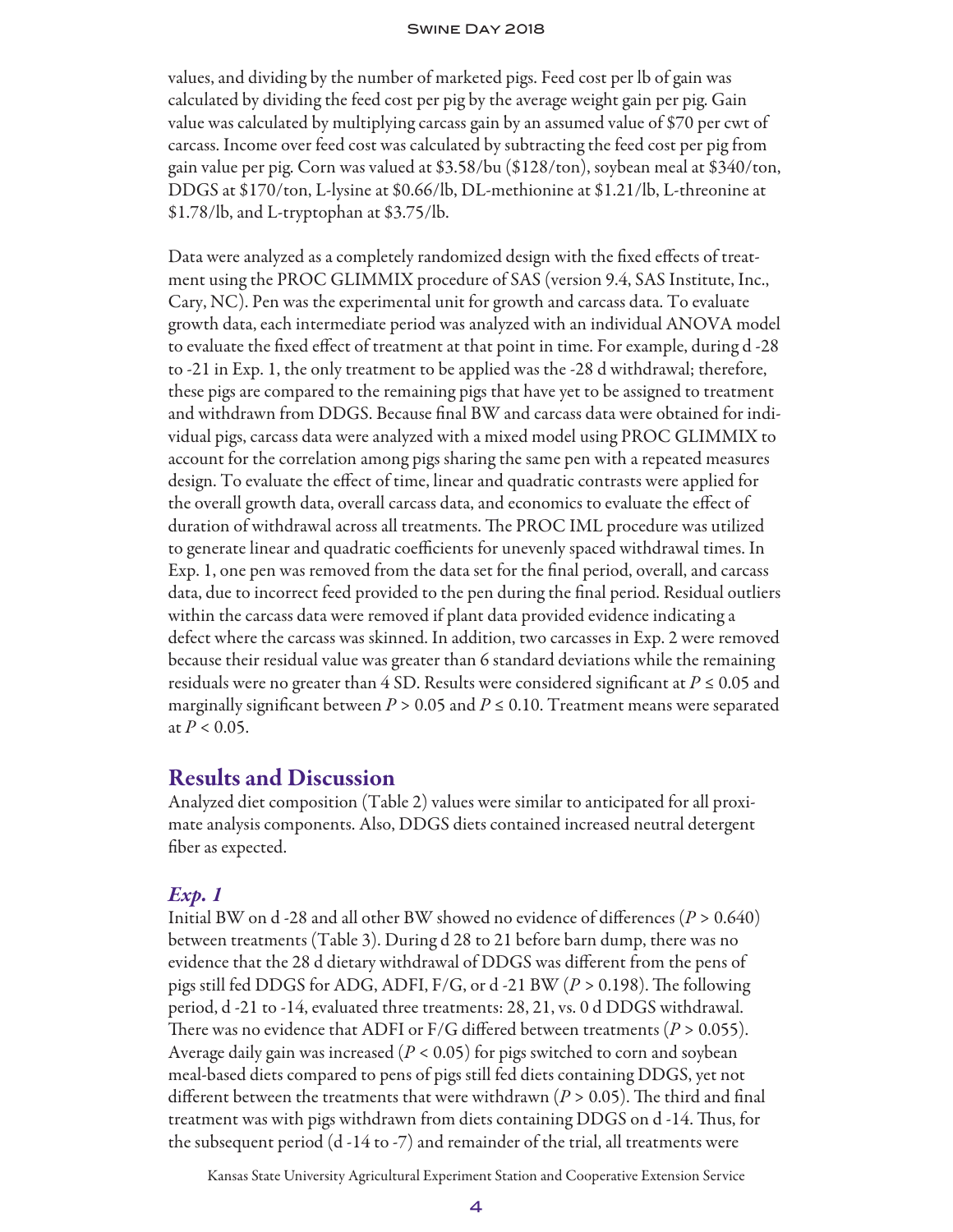evaluated. During d -14 to -7, ADG did not result in evidence for differences across treatments ( $P = 0.272$ ), yet ADFI and F/G showed differences ( $P < 0.027$ ). Feed intake was increased  $(P < 0.05)$  for pigs withdrawn from DDGS on d -28 and d -21 compared to the pigs that remained on a DDGS-containing diet (0 d withdrawal), yet was not different from each other (*P* > 0.05). Pens of pigs withdrawn on d -14 remained intermediate for ADFI compared to the other treatments ( $P > 0.05$ ). Feed efficiency was improved  $(P < 0.05)$  for the d -14 and no withdrawal treatments compared to the 21 d withdrawal treatment and not different from each other (*P* > 0.05). The 28-d withdrawal treatment remained intermediate to all others for F/G (*P* > 0.05). There was no evidence that ADG, ADFI, or F/G differed across treatments for the last 7 d of the trial  $(P > 0.116)$ .

For the first marketing event on d -21 (Table 4), there was no evidence of treatment differences between pigs on the 28-d withdrawal treatment vs. all others for HCW dressing percentage, backfat, loin depth, or lean percentage (*P* > 0.089). The remaining pigs were marketed at the end of the trial, representing the barn dump in which all treatments were evaluated. There was a marginally significant linear response (*P* = 0.061) where increased HCW was a result of increased withdrawal time. Furthermore, dressing percentage was increased (linear,  $P = 0.001$ ; quadratic,  $P = 0.055$ ) as DDGS withdrawal time increased. There was a marginally significant response  $(P = 0.073)$  for backfat to quadratically increase, then decrease with increased withdrawal time. Loin depth and percentage lean resulted in marginally significant linear responses (*P* < 0.084) where increased withdrawal time increased loin depth and percent lean. Lastly, iodine value decreased (linear,  $P = 0.001$ ; quadratic,  $P = 0.069$ ) with increased withdrawal time.

Overall growth, carcass, and economic data for Exp. 1 are included in Table 5. There was no evidence for effects of DDGS withdrawal time on final BW, ADFI, or F/G (*P* > 0.111). However, as withdrawal time of DDGS increased before marketing, ADG was linearly increased ( $P = 0.022$ ). Carcass data from both marketing events were combined to evaluate the effect of DDGS withdrawal before harvest on total pen performance. There was no evidence for treatment differences for HCW or loin depth (*P* > 0.106). Dressing percentage was linearly increased (*P* < 0.001) with increasing withdrawal time. Backfat was decreased (quadratic;  $P = 0.019$ ) as withdrawal time increased. Lastly, percentage lean increased (quadratic;  $P = 0.033$ ) as DDGS withdrawal time increased. For economic responses, feed cost and gain value were linearly increased (*P* < 0.020) with increased withdrawal duration before marketing. Income over feed cost displayed a marginally significant  $(P = 0.100)$  linear increase with increased DDGS withdrawal time.

# *Exp. 2*

Weekly growth performance data for Exp. 2 is included in Table 6. There was no evidence that initial BW or final BW were different (*P* > 0.481). During d -35 to -28, there was no evidence for treatment differences in ADG or F/G (*P* > 0.066). Pigs withdrawn from DDGS-containing diets on d -35 had increased feed intake (*P* = 0.007) compared to those pigs still consuming DDGS. The effects between three treatments were evaluated from day -28 to -21. There was no evidence for differences across treatments for ADG or ADFI ( $P > 0.135$ ), but there was a significant response

Kansas State University Agricultural Experiment Station and Cooperative Extension Service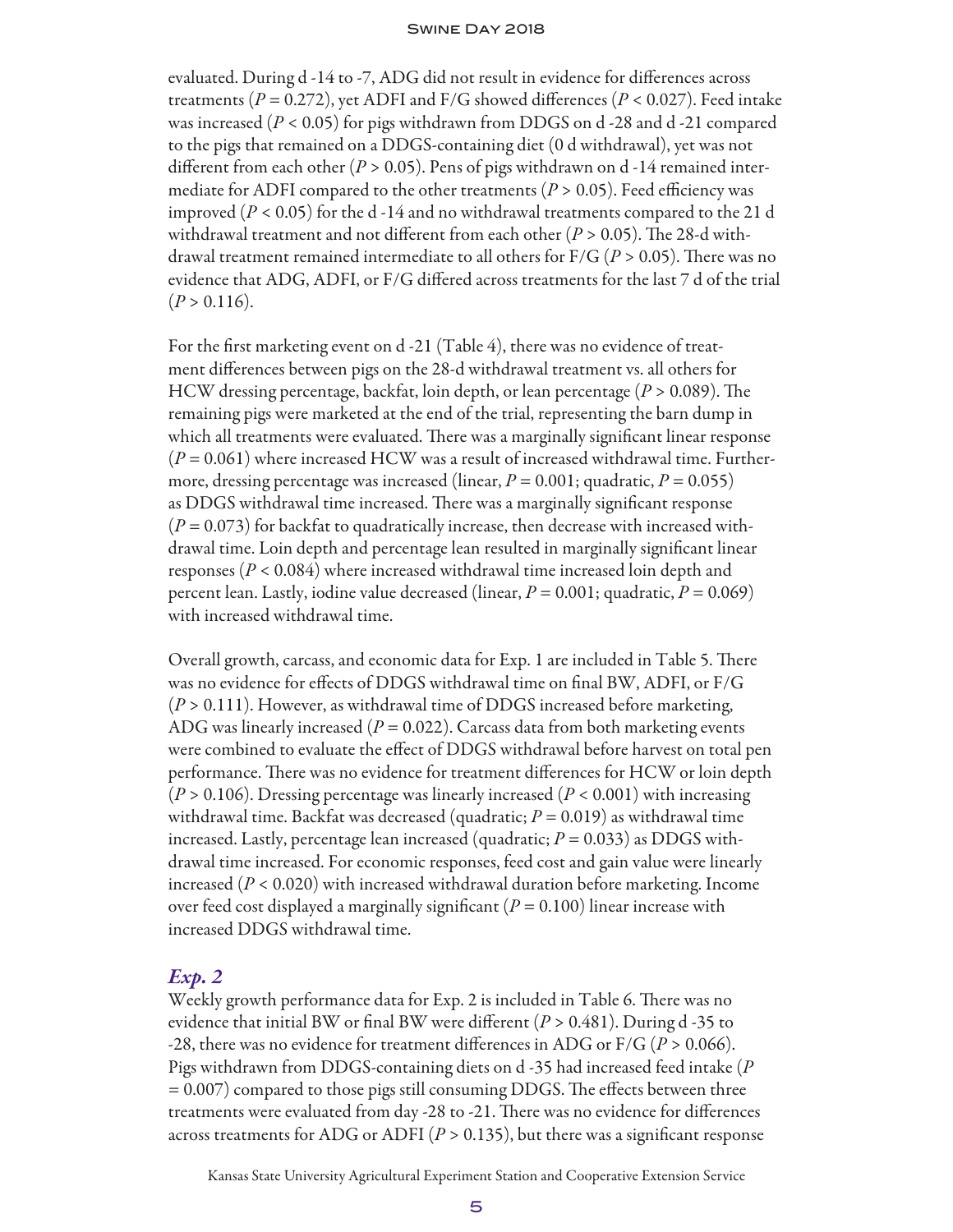for F/G ( $P = 0.003$ ). Pigs withdrawn from DDGS on d -35 had poorer F/G compared to pigs either withdrawn on d -28 or not yet withdrawn (*P* < 0.05), which were not different from each other ( $P > 0.05$ ). The subsequent period (d-21 to-14) evaluated the same three treatments and resulted in no evidence for treatment differences for F/G (*P* = 0.317), although both ADG and ADFI displayed significant responses  $(P < 0.034)$ . Average daily gain was similar  $(P > 0.05)$  between the treatments that were withdrawn (d -35 and d -28), with both increased compared to pens remaining on the 30% DDGS diet (*P* < 0.05). Feed intake during d -21 to -14 increased (*P* < 0.05) for pens of pigs withdrawn from DDGS on d -28 compared to those still fed DDGS, with the 35 d withdrawal pigs intermediate ( $P > 0.05$ ). All four treatments were evaluated starting with the d -14 to -7 period. Average daily feed intake was different across treatments ( $P = 0.001$ ), with no evidence for differences in ADG or F/G. Average daily feed intake was decreased for the treatment that was still fed DDGS compared to all other treatments ( $P < 0.05$ ), which were not different from each other ( $P > 0.05$ ). During d -7 to 0, ADG and ADFI did not differ across treatments (*P* > 0.066); however, F/G was poorer for pigs withdrawn from DDGS 28 d before market compared to all other treatments ( $P < 0.05$ ), which were similar to each other ( $P > 0.05$ ).

Carcass data from individual marketing events for Exp. 2 is displayed in Table 7. The first marketing event occurred at d 28 prior to barn dump and removed the 15% heaviest pigs from all pens. The next cut from pens occurred at d -14 and removed the next 28% heaviest pigs. Both of these marketing events resulted in no evidence for treatment differences in any carcass response criteria ( $P > 0.067$ ). For the barn dump on d 0, no evidence of treatment differences (*P* > 0.05) was observed for HCW, backfat, loin depth, and percentage lean. Dressing percentage increased and iodine value decreased (linear, *P* < 0.022) as withdrawal time from DDGS diets increased before marketing.

There was no evidence that final BW or overall ADG and F/G differed across treatments with increasing DDGS withdrawal times (*P* > 0.116; Table 8). However, ADFI increased (linear,  $P = 0.015$ ) as time withdrawn from DDGS before final marketing increased. For the overall carcass data, HCW, backfat, loin depth, and percentage lean were not different based on treatment  $(P > 0.05)$ . Dressing percentage increased (linear; *P* = 0.034) with increasing withdrawal time before marketing. Evaluation of economic responses resulted in no evidence for differences in gain value or IOFC (*P* > 0.149); however, feed cost and feed cost per lb of gain increased (linear, *P* < 0.003) with increasing DDGS withdrawal time.

Soto et al.<sup>10</sup> developed a regression model to predict dressing percentage (also referred to as carcass yield) based on NDF level in the diets immediately before harvest. This equation predicted a 1.0, 1.0, and 0.9% increase in carcass yield for Exp. 1 for withdrawal durations of 28, 21, and 14 d, respectively. The actual carcass yield increased by 1.1, 0.8, and 0.9%. Experiment 2 is a bit more variable with predicted increases in carcass yield of 1.2, 1.1, and 1.0 with a 35, 28, and 14 d withdrawal, respectively. The actual increase was 0.5, 0.4, and 0.2% in carcass yield. This equation appears to be a

<sup>10</sup>Soto,J.; Tokach, M. D.; Dritz, S. S.; Gonçalves, M. A.; Woodworth, J. C.; DeRouchey, J. M.; and Goodband, R. D. (2017) "Regression Analysis to Predict the Impact of High Neutral Detergent Fiber Ingredients on Carcass Yield," Kansas Agricultural Experiment Station Research Reports: Vol. 3: Iss. 7. https:// doi.org/10.4148/2378-5977.7495

Kansas State University Agricultural Experiment Station and Cooperative Extension Service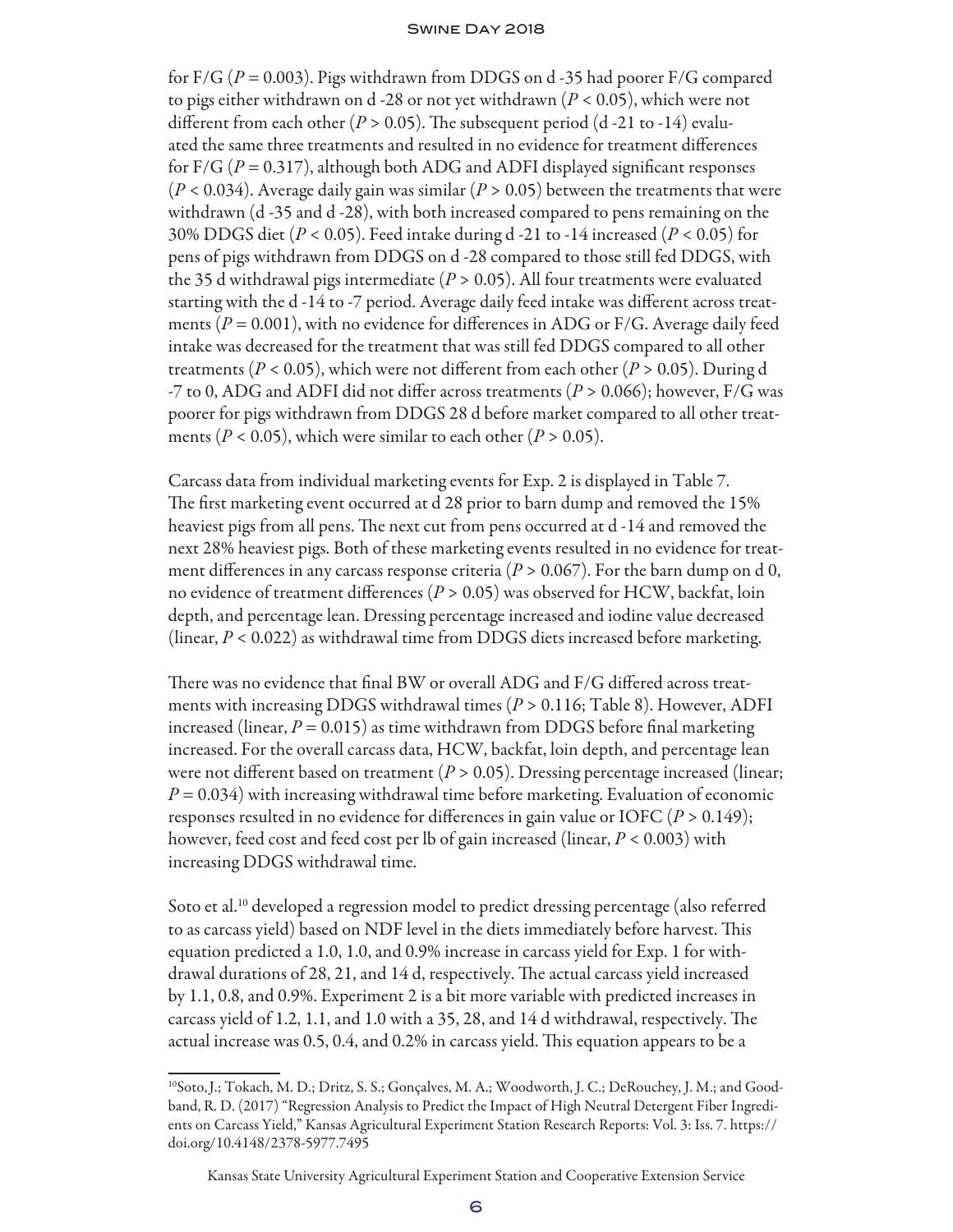useful tool to determine expected dressing percentage with varying dietary NDF levels and withdrawal times; however, the reason that yield was not as greatly affected in the second experiment as in the first experiment remains unknown.

The data in the present experiments are similar to results by Jacela et al.<sup>11</sup> where a 3 or a 6-week withdrawal from DDGS before slaughter did not affect growth performance but iodine value of fat depots was decreased. Also, Coble et al.7 found changes in carcass yield, but did not observe final BW differences when pigs were withdrawn from DDGS 20 d before slaughter. These results are similar to our studies where carcass yield linearly increased with increasing DDGS withdrawal time; however, the yield improvement did not always result in a statistically significant change in HCW. The greater variability in HCW as compared to yield may have contributed to this lack of consistent response in HCW. Nevertheless, the effects of feeding DDGS up to marketing decreased carcass yield, increased iodine value, and decreased feed cost, consistent with other data. In Exp. 1, it was most economically advantageous to remove DDGS early as indicated by increased IOFC. Growth performance varied during the intermediate periods but often resulted in increased ADFI for pigs fed corn and soybean meal-based diets compared to those fed diets containing DDGS. The typical reduction in gain, intake, and feed efficiency often observed when pigs are fed DDGS diets compared with diets that do not contain DDGS was not as evident within these experiments. In the current experiments, diets were balanced for net energy, whereas they were not balanced for energy in many of the previous experiments, which may help explain the differences observed. In conclusion, feeding finishing pig diets containing DDGS up to harvest results in decreased dressing percentage and increased iodine value compared to pigs switched from DDGS to corn-soybean meal diets before market.

<sup>11</sup>Jacela, J. Y., J. M. Benz, S. S. Dritz, M. D. Tokach, J. M. DeRouchey, R. D. Goodband, J. L. Nelssen, and K. J. Prusa. 2009. Effect of dried distillers grains with solubles withdrawal regimens on finishing pig performance and carcass characteristics. In: Proc. Swine Day, Stn. Rep. Prog. 1020, Manhattan, KS. p. 181–191.

Kansas State University Agricultural Experiment Station and Cooperative Extension Service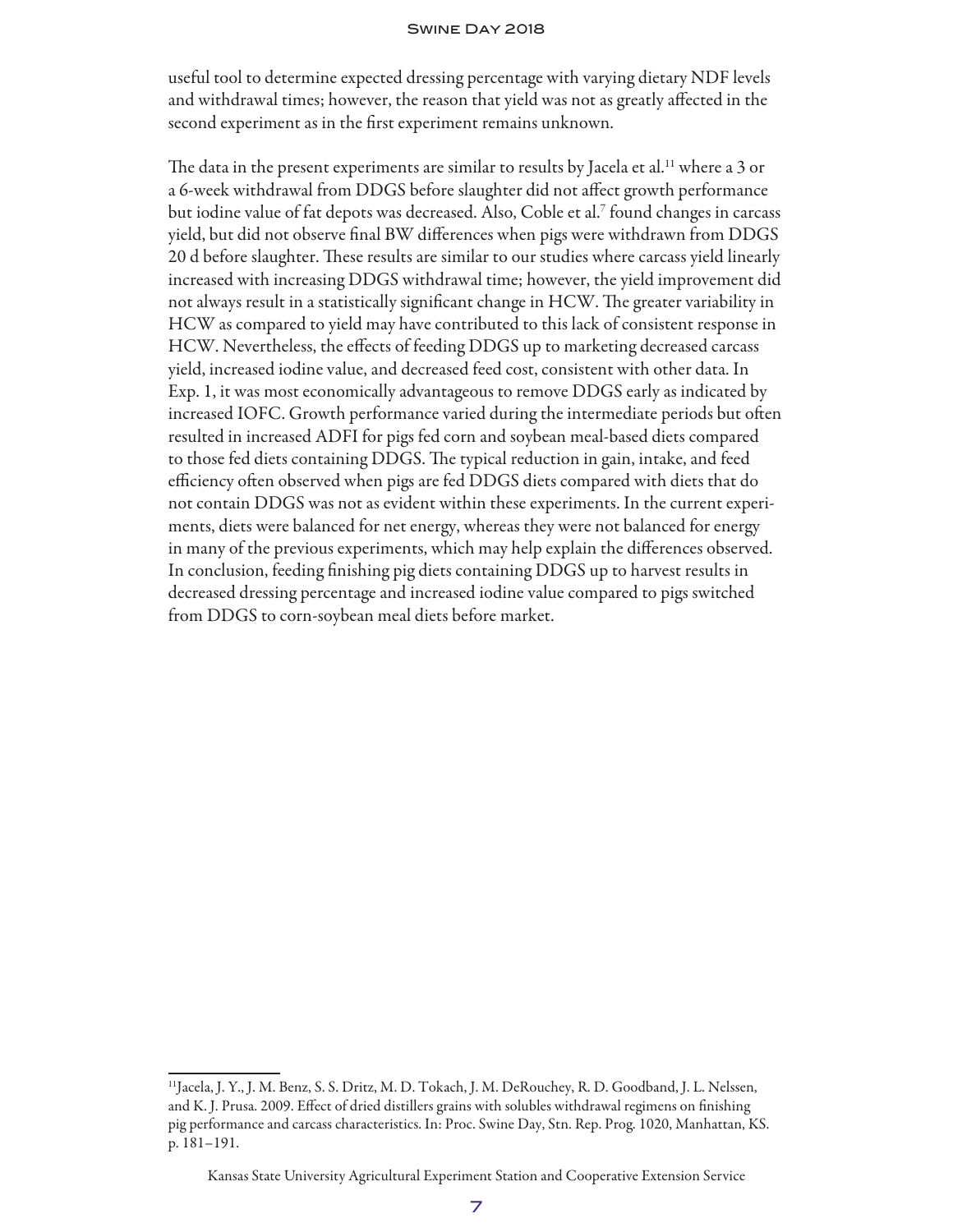| Ingredient, %                                                             | Corn-soybean meal | DDGS <sup>2</sup>    |
|---------------------------------------------------------------------------|-------------------|----------------------|
| Corn                                                                      | 80.86             | 61.15                |
| Soybean meal, 46.5% crude protein                                         | 15.17             | 4.61                 |
| Corn DDGS                                                                 |                   | 30.00                |
| Choice white grease                                                       | 1.65              | 2.00                 |
| Calcium carbonate                                                         | 0.83              | 1.10                 |
| Monocalcium phosphate, 21% phosphorus                                     | 0.43              |                      |
| Sodium chloride                                                           | 0.45              | 0.35                 |
| L-Lysine-HCl                                                              | 0.28              | 0.50                 |
| DL-Methionine                                                             | 0.07              | $\sim$ $\sim$ $\sim$ |
| L-Threonine                                                               | 0.11              | 0.11                 |
| L-Tryptophan                                                              | 0.03              | 0.06                 |
| Phytase <sup>3</sup>                                                      | 0.03              | 0.03                 |
| Vitamin and mineral premix <sup>4</sup>                                   | 0.10              | 0.10                 |
| Total                                                                     | 100.00            | 100.00               |
| Calculated analysis<br>Standardized ileal digestible (SID) amino acids, % |                   |                      |
| Lysine                                                                    | 0.77              | 0.77                 |
| Isoleucine:lysine                                                         | 62                | 61                   |
| Leucine:lysine                                                            | 150               | 191                  |
| Methionine:lysine                                                         | 36                | 34                   |
| Methionine and cysteine:lysine                                            | 64                | 64                   |
| Threonine:lysine                                                          | 68                | 68                   |
| Tryptophan:lysine                                                         | 21                | 21                   |
| Valine:lysine                                                             | 71                | 77                   |
| Total lysine, %                                                           | 0.87              | 0.92                 |
| Metabolizable energy, kcal/lb                                             | 1,543             | 1,527                |
| Net energy, kcal/lb                                                       | 1,185             | 1,185                |
| SID lysine:metabolizable energy, g/Mcal                                   | 2.26              | 2.29                 |
| Crude protein, %                                                          | 14.3              | 16.3                 |
| Calcium, %                                                                | 0.46              | 0.49                 |
| Phosphorus, %                                                             | 0.41              | 0.41                 |
| Available phosphorus, %                                                   | 0.26              | 0.31                 |

Table 1. Diet composition (as-fed), Exp. 1 and 21

<sup>1</sup>Diets were fed from approximately 220 to 280 lb in Exp. 1 and 232 to 291 lb in Exp. 2.

2 DDGS = dried distillers grains with solubles.

3 Ronozyme HiPhos 2500 (DSM Nutritional Products, Inc., Parsippany, NJ) provided 1,135,000 FTU/lb with an assumed release of 0.12% P.

 $^4$ Provided 1,187,000 IU vitamin A from vitamin A acetate, 120,959 vitamin  $\rm D^{}_3$  from cholecalciferol, 237,382 IU vitamin D from 25-hydroxycholecalciferol, 7,334 mcg vitamin  $B_{12}$  from vitamin  $B_{12}$ , 2,667 mg riboflavin, 8,000 mg niacin from nicotinic acid, 5,334 mg d-pantothenic acid from dl-pantothenic acid, 800 mg menadione from menadione sodium bisulfate complex, 300 ppm Se from sodium selenite, 15,000 ppm Cu from Intellibond C, 50,666.7 ppm Fe from ferrous sulfate, 90,000 ppm Zn from Intellibond Z, 25,000 ppm Mn from Intellibond M, and 253.3 ppm I from ethylenediamine dihydriodide per lb of premix.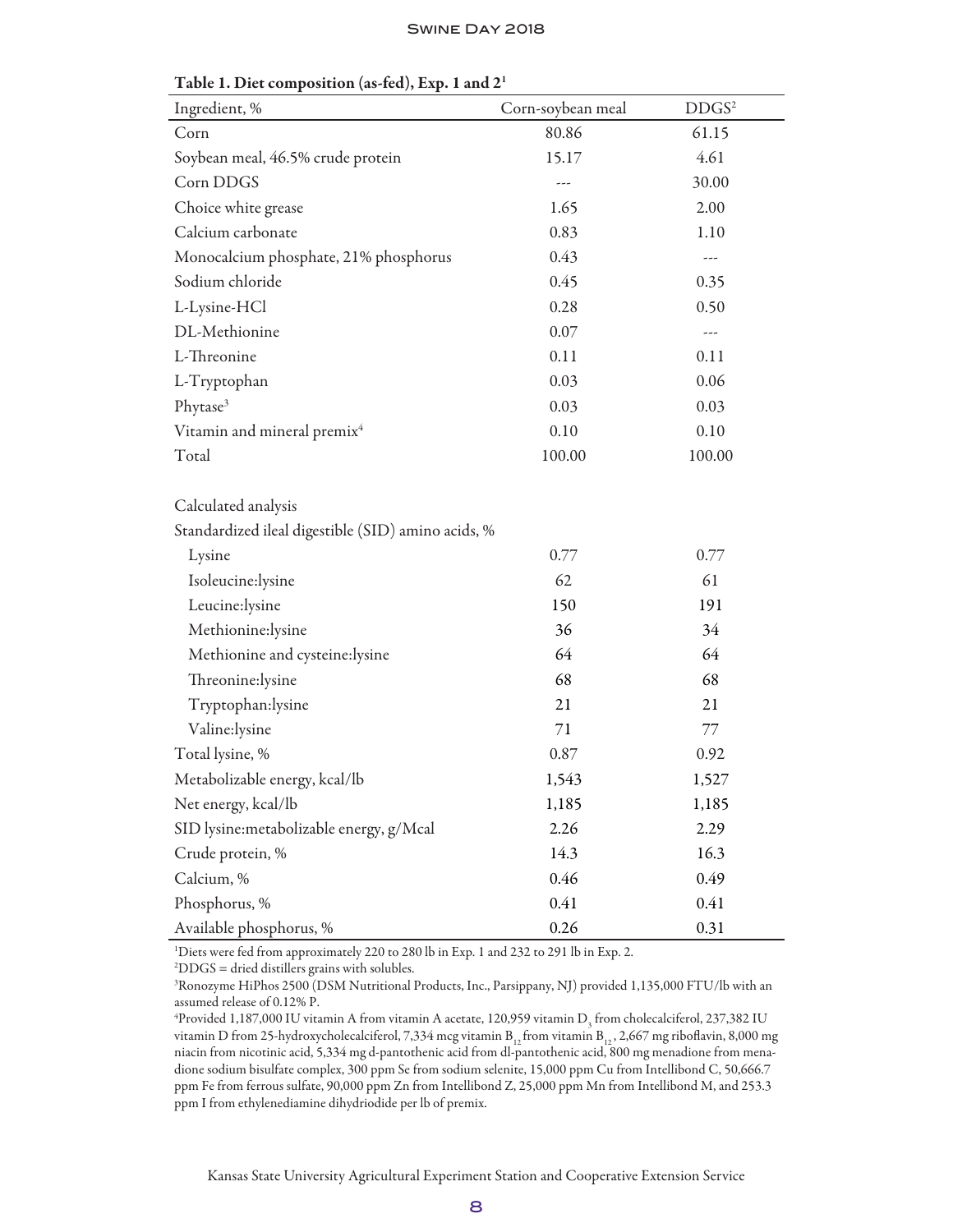| Item, %                    | Corn-soybean meal | DDGS <sup>2</sup> |
|----------------------------|-------------------|-------------------|
| Dry matter, %              | 88.31             | 89.08             |
| Crude protein, %           | 14.3              | 16.6              |
| Acid detergent fiber, %    | 4.6               | 5.8               |
| Neutral detergent fiber, % | 8.6               | 12.8              |
| Calcium, %                 | 0.55              | 0.63              |
| Phosphorus, %              | 0.40              | 0.48              |
| Ether extract, %           | 4.4               | 5.7               |

### Table 2. Diet analysis, Exp. 1 and 21

1 Diets were fed from approximately 220 to 280 lb in Exp. 1 and 232 to 291 lb in Exp. 2.

2 DDGS = dried distillers grains with solubles.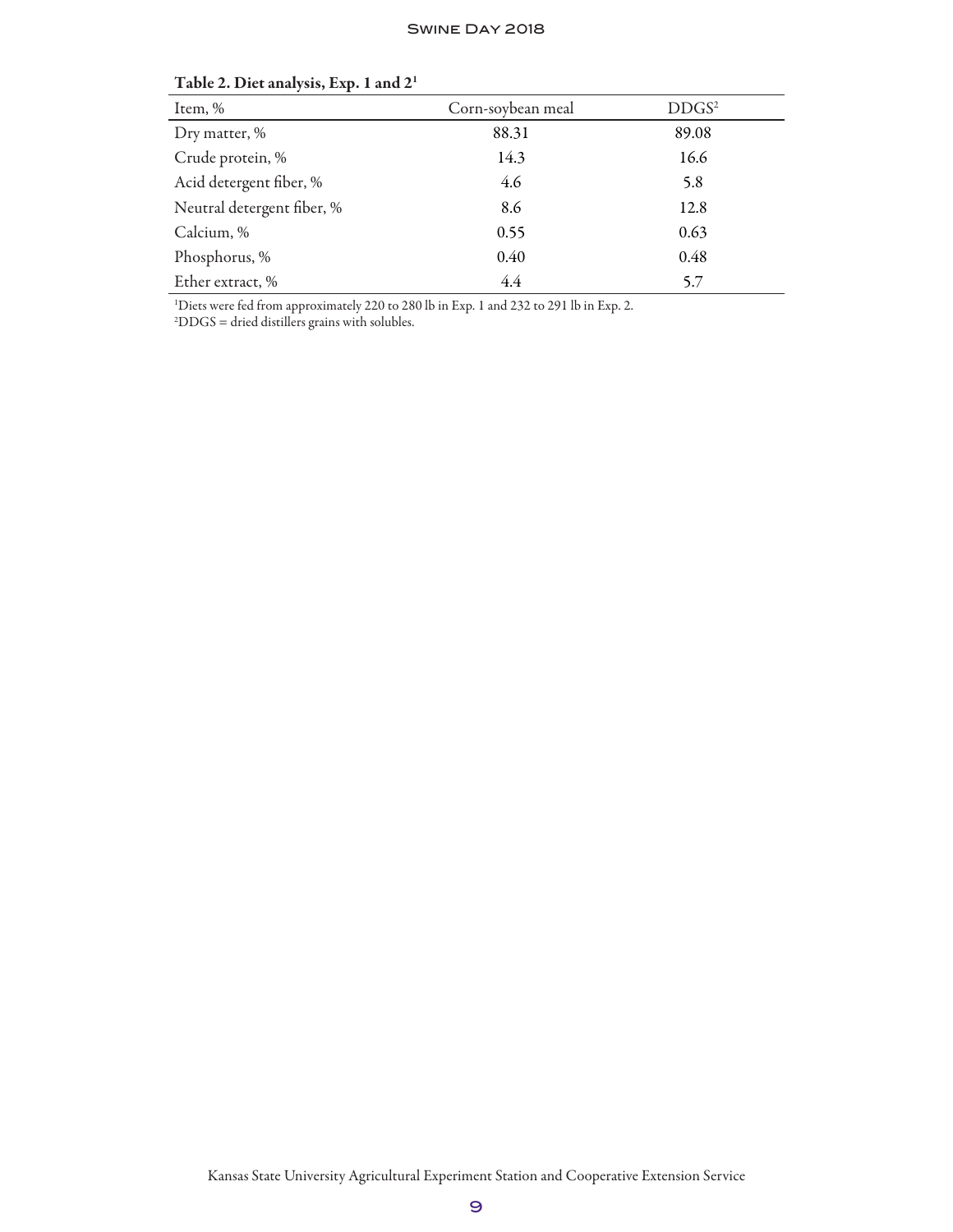|                   |                | DDGS diet withdrawal before market, d |                   |                   |                 |                    |
|-------------------|----------------|---------------------------------------|-------------------|-------------------|-----------------|--------------------|
| Item <sup>4</sup> | 28             | 21                                    | 14                | $\boldsymbol{0}$  | <b>SEM</b>      | Probability, $P =$ |
| BW, lb            |                |                                       |                   |                   |                 |                    |
| $d - 28$          | 219.5          | ---                                   | ---               | 219.4             | $0.93 - 1.62$   | 0.961              |
| $d - 21$          | 237.4          | 236.7                                 | ---               | 236.7             | 1.31-1.85       | 0.947              |
| $d-14$            | 250.1          | 249.9                                 | 247.3             | 247.3             | 2.05            | 0.640              |
| $d - 7$           | 264.4          | 263.1                                 | 261.7             | 261.6             | 2.02            | 0.731              |
| d <sub>0</sub>    | 280.2          | 278.8                                 | 276.8             | 277.4             | 2.07-2.17       | $--5$              |
| d -28 to -21      |                |                                       |                   |                   |                 |                    |
| $n$ (pens):       | 12             |                                       |                   | 36                |                 | ---                |
| ADG, lb           | 2.56           | ---                                   | ---               | 2.47              | 0.037-0.064     | 0.198              |
| ADFI, lb          | 6.65           | ---                                   | ---               | 6.65              | $0.064 - 0.11$  | 0.452              |
| F/G               | 2.62           | ---                                   |                   | 2.71              | 0.038-0.066     | 0.483              |
| d-21 to -14       |                |                                       |                   |                   |                 |                    |
| $n$ (pens):       | 12             | 12                                    |                   | 24                |                 | ---                |
| ADG, lb           | $2.53^{\circ}$ | $2.53^{a}$                            | ---               | 2.30 <sup>b</sup> | $0.061 - 0.086$ | 0.033              |
| ADFI, lb          | 6.38           | 6.18                                  | ---               | 6.13              | 0.102-0.144     | 0.213              |
| F/G               | 2.53           | 2.46                                  | ---               | 2.71              | 0.049-0.070     | 0.055              |
| d -14 to -7       |                |                                       |                   |                   |                 |                    |
| $n$ (pens):       | 12             | 12                                    | 12                | 12                |                 | ---                |
| ADG, lb           | 2.03           | 1.88                                  | 2.06              | 2.04              | 0.069           | 0.272              |
| ADFI, lb          | 6.37a          | $6.31^{a}$                            | $6.08^{a,b}$      | 5.87 <sup>b</sup> | 0.126           | 0.027              |
| F/G               | $3.18^{a,b}$   | $3.40^{\circ}$                        | 2.97 <sup>b</sup> | $2.93^{b}$        | 0.110           | 0.015              |
| $d - 7$ to $0$    |                |                                       |                   |                   |                 |                    |
| ADG, lb           | 2.26           | 2.25                                  | 2.12              | 2.27              | 0.057-0.060     | 0.259              |
| ADFI, lb          | 6.67           | 6.67                                  | 6.58              | 6.47              | 0.084-0.087     | 0.303              |
| F/G               | 2.97           | 2.98                                  | 3.16              | 2.87              | 0.081-0.085     | 0.116              |

Table 3. Effects of DDGS withdrawal on weekly finishing pig performance, Exp. 1<sup>1,2,3</sup>

abMeans within a row with different superscripts differ, *P* < 0.05.

<sup>1</sup>A total of 985 finishing pigs (initially 219 ± 5.5 lb BW) were used in a 28-d experiment to evaluate the effects of removing corn dried distillers grains with solubles (DDGS) from diets at increasing intervals before harvest.

2 Pigs were fed diets containing 30% DDGS until the start of the trial. Diets with DDGS during the trial also contained 30%. 3 Pens of pigs were topped according to a typical summer marketing strategy with one top prior to final barn dump. All pens were topped by removing the 17% heaviest pigs on d -21 resulting in a final barn dump of approximately 83% of starting barn inventory.

4 ADG = average daily gain. ADFI = average daily feed intake. F/G = feed/gain ratio. BW = body weight.

5 Linear, *P* =0.378; quadratic, *P* = 0.476.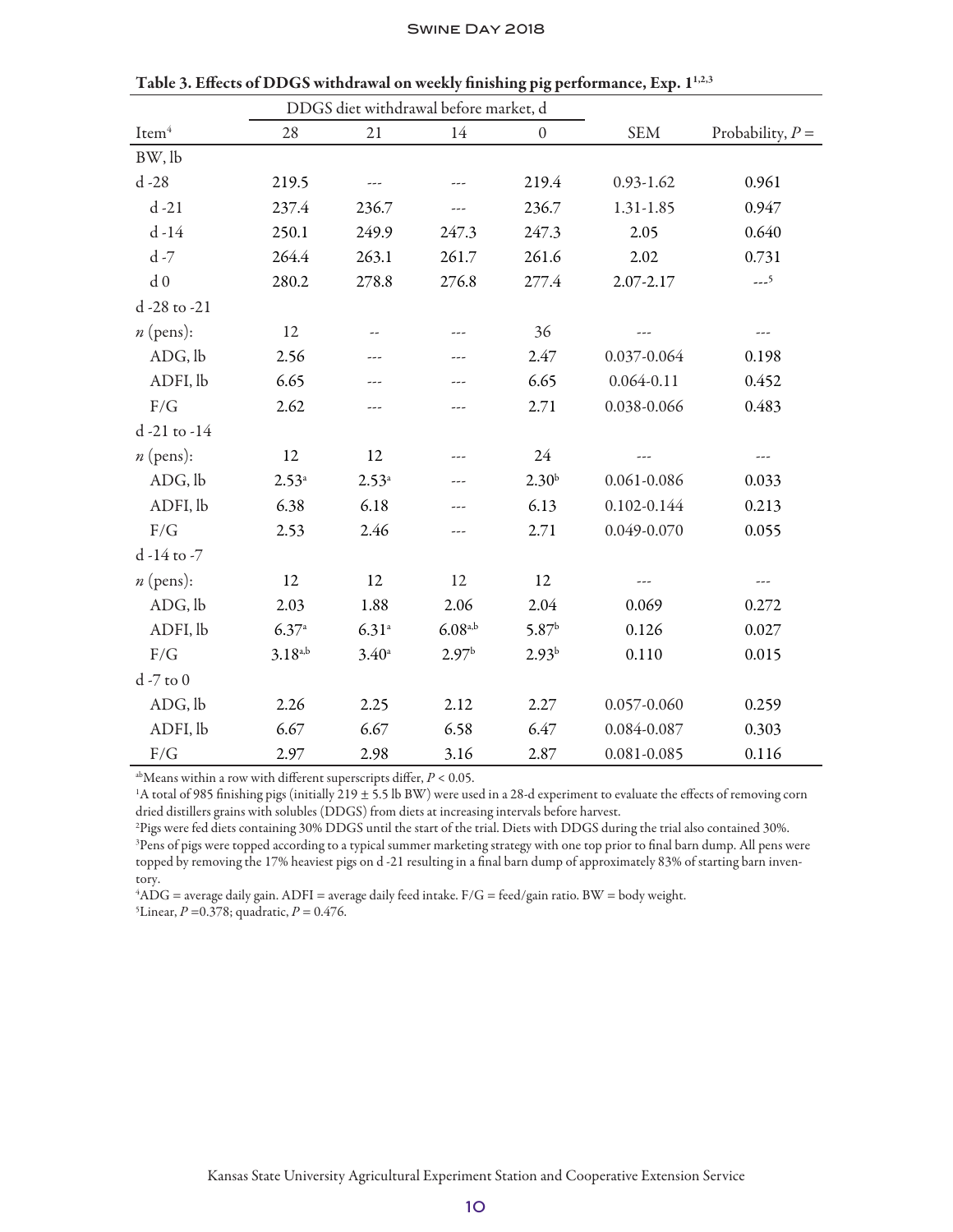|                              |       | DDGS diet withdrawal before market, d |       |          |                 | Probability, $P =$ |         |           |
|------------------------------|-------|---------------------------------------|-------|----------|-----------------|--------------------|---------|-----------|
| Item <sup>4</sup>            | 28    | 21                                    | 14    | $\theta$ | <b>SEM</b>      | Trt                | Linear  | Quadratic |
| $d-21$ top                   |       |                                       |       |          |                 |                    |         |           |
| HCW, lb                      | 196.6 |                                       | ---   | 194.3    | 1.38-2.42       | 0.401              | ---     |           |
| Dressing percentage, %       | 73.9  | ---                                   | ---   | 73.3     | $0.17 - 0.30$   | 0.089              | ---     |           |
| Backfat, <sup>5</sup> in.    | 0.60  | ---                                   | ---   | 0.62     | 0.010-0.018     | 0.314              | ---     |           |
| Loin depth, <sup>5</sup> in. | 2.41  | ---                                   | ---   | 2.38     | $0.011 - 0.022$ | 0.265              | ---     |           |
| Lean, $\frac{5}{6}$ %        | 54.9  |                                       | ---   | 54.5     | $0.14 - 0.25$   | 0.252              | ---     |           |
| Dump                         |       |                                       |       |          |                 |                    |         |           |
| HCW, lb                      | 212.9 | 212.4                                 | 211.0 | 208.5    | 1.76-1.84       | ---                | 0.061   | 0.812     |
| Dressing percentage, %       | 76.2  | 76.0                                  | 76.2  | 75.0     | $0.20 - 0.21$   | ---                | 0.001   | 0.055     |
| Backfat, <sup>5</sup> in.    | 0.58  | 0.59                                  | 0.61  | 0.59     | 0.008           | ---                | 0.225   | 0.073     |
| Loin depth, <sup>5</sup> in. | 2.51  | 2.48                                  | 2.49  | 2.47     | 0.013           | ---                | 0.072   | 0.631     |
| Lean, $5\%$                  | 54.9  | 54.7                                  | 54.6  | 54.6     | $0.11 - 0.12$   | ---                | 0.084   | 0.111     |
| Iodine value                 | 71.0  | 71.3                                  | 71.3  | 73.0     | $0.25 - 0.26$   | ---                | < .0001 | 0.069     |

Table 4. Effects of DDGS withdrawal on carcass characteristics for individual marketing events, Exp. 1<sup>1,2,3</sup>

<sup>1</sup>A total of 985 finishing pigs (initially 219 ± 5.5 lb BW) were used in a 28-d experiment to evaluate the effects of removing corn dried distillers grains with solubles (DDGS) from diets at increasing intervals before harvest.

2 Pigs were fed diets containing 30% DDGS until the start of the trial. Diets with DDGS during the trial also contained 30%.

3 Pens of pigs were topped according to a typical summer marketing strategy with one top prior to final barn dump. All pens were topped by removing the 17% heaviest pigs on d -21 resulting in a final barn dump of approximately 83% of starting barn inventory.

4 HCW = hot carcass weight. Dressing percentage, % = individual pig HCW / individual pig live weight.

5 Adjusted for hot carcass weight.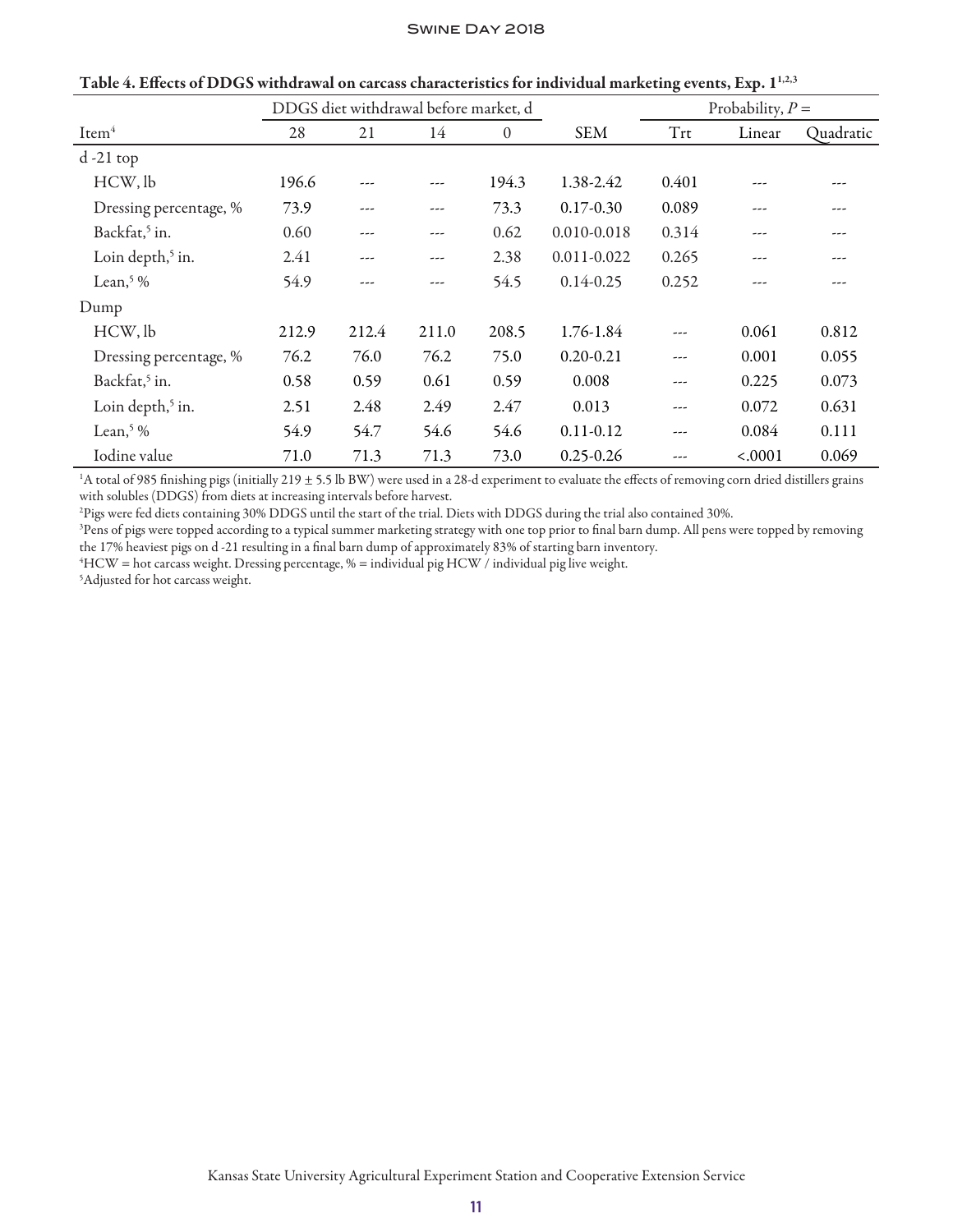|                                       |       | DDGS diet withdrawal before market, d |       |              |               | Probability, $P =$ |           |
|---------------------------------------|-------|---------------------------------------|-------|--------------|---------------|--------------------|-----------|
| Item <sup>4</sup>                     | 28    | 21                                    | 14    | $\mathbf{0}$ | <b>SEM</b>    | Linear             | Quadratic |
| Growth performance                    |       |                                       |       |              |               |                    |           |
| ADG, lb                               | 2.36  | 2.30                                  | 2.26  | 2.25         | $0.30 - 0.31$ | 0.022              | 0.202     |
| ADFI, lb                              | 6.52  | 6.44                                  | 6.39  | 6.32         | 0.091-0.095   | 0.111              | 0.729     |
| F/G                                   | 2.77  | 2.80                                  | 2.83  | 2.81         | 0.029-0.031   | 0.440              | 0.282     |
| d0BW, lb                              | 280.2 | 278.8                                 | 276.8 | 277.4        | 2.07-2.17     | 0.378              | 0.476     |
| Carcass characteristics               |       |                                       |       |              |               |                    |           |
| HCW, lb                               | 210.0 | 208.6                                 | 207.5 | 206.5        | 1.77-1.83     | 0.166              | 0.702     |
| Dressing percentage, %                | 75.8  | 75.5                                  | 75.6  | 74.7         | 0.18          | < 0.001            | 0.256     |
| Backfat, <sup>5</sup> in.             | 0.58  | 0.60                                  | 0.61  | 0.59         | 0.008         | 0.492              | 0.019     |
| Loin depth, <sup>5</sup> in.          | 2.49  | 2.46                                  | 2.48  | 2.46         | 0.011         | 0.106              | 0.388     |
| Lean, $\frac{5}{6}$ %                 | 54.9  | 54.6                                  | 54.5  | 54.7         | 0.11          | 0.214              | 0.033     |
| Economics, \$/pig                     |       |                                       |       |              |               |                    |           |
| Feed cost                             | 14.40 | 13.94                                 | 13.66 | 13.57        | 0.212-0.222   | 0.009              | 0.178     |
| Feed cost per lb of gain <sup>6</sup> | 0.237 | 0.234                                 | 0.238 | 0.237        | 0.0032-0.0034 | 0.818              | 0.839     |
| Gain value7                           | 29.99 | 28.99                                 | 28.56 | 28.08        | 0.550-0.574   | 0.020              | 0.403     |
| IOFC <sup>8</sup>                     | 15.59 | 15.06                                 | 14.90 | 14.50        | 0.442-0.462   | 0.100              | 0.697     |

Table 5. Effects of DDGS withdrawal on overall growth performance, carcass characteristics, and economics, Exp.  $1^{1,2,3}$ 

<sup>1</sup>A total of 985 finishing pigs (initially 219 ± 5.5 lb BW) were used in a 28-d experiment to evaluate the effects of removing corn dried distillers grains with solubles (DDGS) from diets at increasing intervals before harvest.

2 Pigs were fed diets containing 30% DDGS until the start of the trial. Diets with DDGS during the trial also contained 30%.

3 Pens of pigs were topped according to a typical summer marketing strategy with one top prior to final barn dump. All pens were topped by removing the 17% heaviest pigs on d -21 resulting in a final barn dump of approximately 83% of starting barn inventory.

4 ADG = average daily gain. ADFI = average daily feed intake. F/G = feed/gain ratio. BW = body weight. HCW = hot carcass weight. Dressing percentage, % = individual pig HCW / individual pig live weight.

5 Adjusted for hot carcass weight.

 ${}^6$ Feed cost per lb of gain = feed cost per pig  $\div$  overall gain per pig.

 $^7$ Gain value = (HCW × \$0.70) – (d 0 BW × 0.75 × \$0.70).

 ${}^{8}$ Income over feed cost = gain value – feed cost.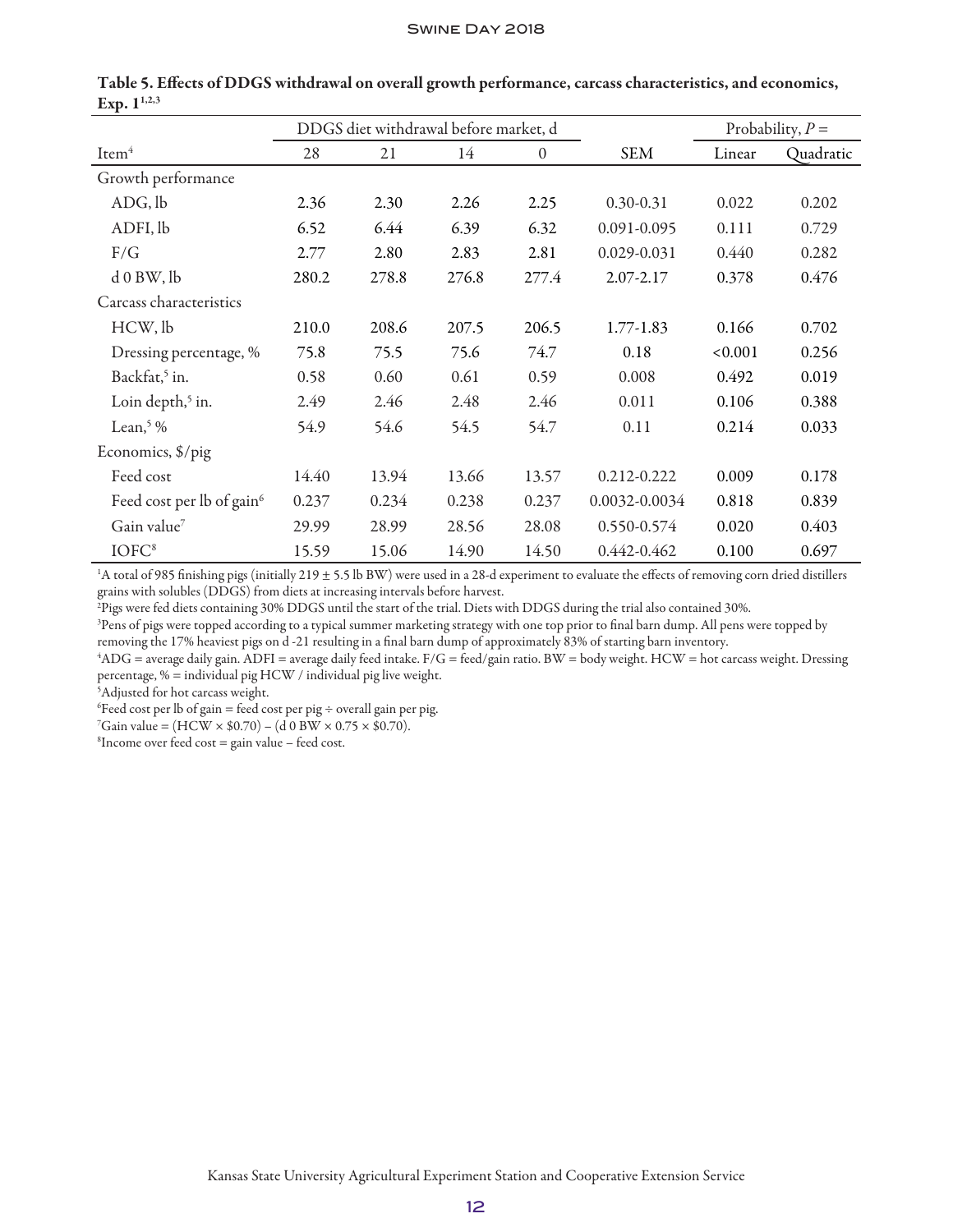|                   |                     |                   | DDGS diet withdrawal before market, d |                   |               |                    |
|-------------------|---------------------|-------------------|---------------------------------------|-------------------|---------------|--------------------|
| Item <sup>4</sup> | 35                  | 28                | 14                                    | $\boldsymbol{0}$  | <b>SEM</b>    | Probability, $P =$ |
| BW, lb            |                     |                   |                                       |                   |               |                    |
| $d - 35$          | 231.9               | ---               | ---                                   | 231.8             | $0.65 - 1.13$ | 0.978              |
| $d - 28$          | 248.2               | 247.5             | ---                                   | 247.6             | $0.88 - 1.24$ | 0.912              |
| $d - 21$          | 259.3               | 260.5             | $---$                                 | 260.9             | $1.01 - 1.42$ | 0.646              |
| $d-14$            | 275.6               | 276.2             | 275.6                                 | 275.9             | 1.44          | 0.989              |
| $d - 7$           | 282.5               | 282.1             | 284.2                                 | 282.8             | 1.65          | 0.817              |
| d <sub>0</sub>    | 299.5               | 297.4             | 301.1                                 | 299.9             | 1.79          | $--5$              |
| d -35 to -28      |                     |                   |                                       |                   |               |                    |
| $n$ (pens):       | 15                  |                   |                                       | 45                |               | ---                |
| ADG, lb           | 2.35                | ---               | ---                                   | 2.23              | 0.031-0.054   | 0.066              |
| ADFI, lb          | $6.81^{\rm a}$      | ---               |                                       | $6.52^{b}$        | 0.053-0.091   | 0.007              |
| F/G               | 2.92                | ---               | ---                                   | 2.93              | 0.030-0.052   | 0.876              |
| d -28 to -21      |                     |                   |                                       |                   |               |                    |
| $n$ (pens):       | 15                  | 15                | ---                                   | 30                | ---           | ---                |
| ADG, lb           | 2.31                | 2.42              | ---                                   | 2.45              | 0.042-0.059   | 0.135              |
| ADFI, lb          | 7.04                | 6.98              | ---                                   | 6.84              | 0.064-0.089   | 0.164              |
| F/G               | 3.09a               | 2.89 <sup>b</sup> | ---                                   | 2.80 <sup>b</sup> | 0.047-0.066   | 0.003              |
| d -21 to -14      |                     |                   |                                       |                   |               |                    |
| ADG, lb           | $2.28$ <sup>a</sup> | $2.25^{\circ}$    | ---                                   | 2.11 <sup>b</sup> | 0.032-0.046   | 0.004              |
| ADFI, lb          | $7.09^{a,b}$        | $7.13^a$          | ---                                   | $6.85^{\rm b}$    | 0.069-0.097   | 0.034              |
| F/G               | 3.12                | 3.20              | ---                                   | 3.26              | 0.055-0.077   | 0.317              |
| d -14 to -7       |                     |                   |                                       |                   |               |                    |
| $n$ (pens):       | 15                  | 15                | 15                                    | 15                |               |                    |
| ADG, lb           | 2.27                | 2.29              | 2.42                                  | 2.20              | 0.061         | 0.094              |
| ADFI, lb          | $7.06^{\circ}$      | 7.05 <sup>a</sup> | $7.28^{\mathrm{a}}$                   | 6.72 <sup>b</sup> | 0.096         | 0.001              |
| F/G               | 3.19                | 3.09              | 3.01                                  | 3.09              | 0.108         | 0.705              |
| $d - 7$ to $0$    |                     |                   |                                       |                   |               |                    |
| ADG, lb           | 2.42                | 2.19              | 2.42                                  | 2.44              | 0.075         | 0.066              |
| ADFI, lb          | 7.76                | 753               | 7.71                                  | 7.39              | 0.110         | 0.086              |
| $\rm F/G$         | $3.21^{b}$          | $3.49^{\circ}$    | $3.20^{b}$                            | $3.07^{b}$        | 0.076         | 0.002              |

Table 6. Effects of DDGS withdrawal on weekly finishing pig performance, Exp. 21,2,3

abMeans within a row with different superscripts differ, *P* < 0.05.

<sup>1</sup>A total of 1,158 finishing pigs (initially 232 ± 4.3 lb BW) were used in a 35-d experiment to evaluate the effects of removing corn dried distillers grains with solubles (DDGS) from diets at increasing intervals before harvest.

2 Pigs were fed diets containing 30% DDGS until the start of the trial. Diets with DDGS during the trial also contained 30%. 3 Pens of pigs were topped according to a typical winter marketing strategy with two tops prior to final barn dump. All pens were topped by removing the 15% heaviest pigs on d -28 and the 28% heaviest pigs on d -14 resulting in a final barn dump of approximately 57% of starting barn inventory.

4 ADG = average daily gain. ADFI = average daily feed intake. F/G = feed/gain ratio. BW = body weight. 5 Linear, *P* =0.481; quadratic, *P* = 0.829.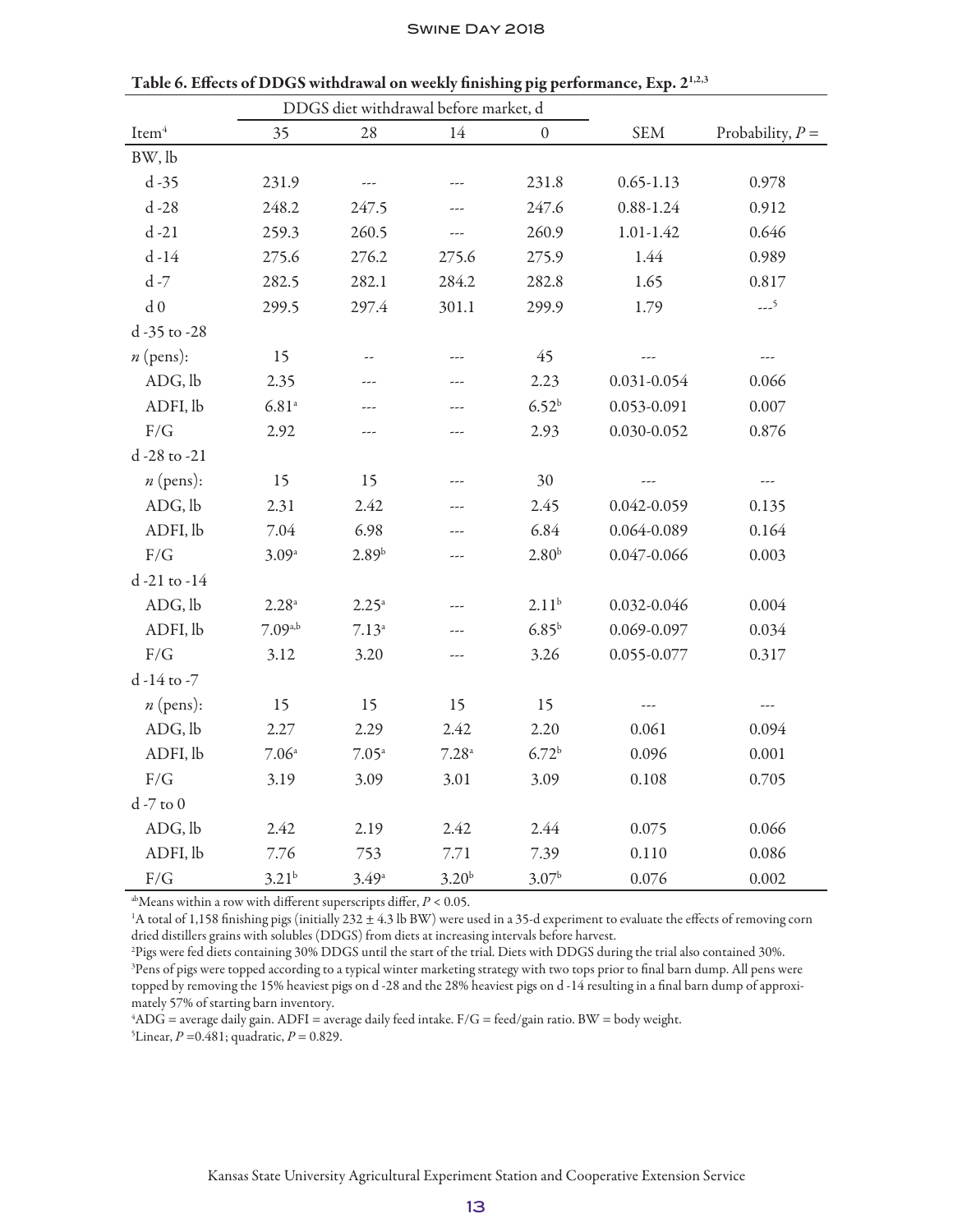|                              | DDGS diet withdrawal before market, d |       |       |                |                 | Probability, $P =$               |         |           |
|------------------------------|---------------------------------------|-------|-------|----------------|-----------------|----------------------------------|---------|-----------|
| Item <sup>4</sup>            | 35                                    | 28    | 14    | $\overline{0}$ | <b>SEM</b>      | $\operatorname{Tr}\!{\mathbf t}$ | Linear  | Quadratic |
| $d - 28$ top                 |                                       |       |       |                |                 |                                  |         |           |
| HCW, lb                      | 206.6                                 | ---   | ---   | 203.2          | 1.20-1.89       | 0.132                            | ---     |           |
| Dressing percentage, %       | 73.7                                  | ---   | ---   | 73.4           | $0.20 - 0.33$   | 0.484                            | ---     | ---       |
| Backfat, <sup>5</sup> in.    | 0.62                                  | ---   | ---   | 0.61           | 0.010-0.016     | 0.605                            | $---$   |           |
| Loin depth, <sup>5</sup> in. | 2.42                                  | ---   | ---   | 2.41           | 0.016-0.024     | 0.662                            | ---     |           |
| Lean, $5\%$                  | 54.4                                  | ---   | ---   | 54.4           | $0.15 - 0.23$   | 0.980                            | ---     | ---       |
| $d - 14$ top                 |                                       |       |       |                |                 |                                  | ---     | ---       |
| HCW, lb                      | 226.0                                 | 224.3 | ---   | 221.8          | 1.09-1.45       | 0.067                            | ---     | ---       |
| Dressing percentage, %       | 74.9                                  | 74.8  | $---$ | 74.4           | $0.22 - 0.30$   | 0.302                            | $---$   |           |
| Backfat, <sup>5</sup> in.    | 0.63                                  | 0.61  | ---   | 0.61           | $0.010 - 0.013$ | 0.329                            | ---     |           |
| Loin depth, <sup>5</sup> in. | 2.53                                  | 2.55  | ---   | 2.54           | 0.017-0.024     | 0.895                            | ---     |           |
| Lean, $5\%$                  | 54.2                                  | 54.3  | ---   | 54.4           | $0.14 - 0.19$   | 0.653                            | ---     | ---       |
| Dump                         |                                       |       |       |                |                 |                                  |         |           |
| HCW, lb                      | 225.1                                 | 224.7 | 226.2 | 224.8          | 1.33-1.34       | ---                              | 0.935   | 0.574     |
| Dressing percentage, %       | 75.3                                  | 75.3  | 75.0  | 74.8           | 0.19            | ---                              | 0.022   | 0.854     |
| Backfat, <sup>5</sup> in.    | 0.61                                  | 0.63  | 0.61  | 0.61           | 0.009           | ---                              | 0.224   | 0.608     |
| Loin depth, <sup>5</sup> in. | 2.58                                  | 2.55  | 2.56  | 2.56           | 0.015           | ---                              | 0.629   | 0.603     |
| Lean, $\frac{5}{6}$ %        | 54.4                                  | 54.2  | 54.4  | 54.4           | 0.012           | ---                              | 0.703   | 0.577     |
| Iodine value                 | 68.1                                  | 69.3  | 70.1  | 71.7           | 0.37            | ---                              | < .0001 | 0.971     |

| Table 7. Effects of DDGS withdrawal on individual marketing event carcass characteristics, Exp. 2 <sup>1,2,3</sup> |  |
|--------------------------------------------------------------------------------------------------------------------|--|
|--------------------------------------------------------------------------------------------------------------------|--|

<sup>1</sup>A total of 1,158 finishing pigs (initially 232  $\pm$  4.3 lb BW) were used in a 35-d experiment to evaluate the effects of removing corn dried distillers grains with solubles (DDGS) from diets at increasing intervals before harvest.

2 Pigs were fed diets containing 30% DDGS until the start of the trial. Diets with DDGS during the trial also contained 30%.

3 Pens of pigs were topped according to a typical winter marketing strategy with two tops prior to final barn dump. All pens were topped by removing the 15% heaviest pigs on d -28 and the 28% heaviest pigs on d -14 resulting in a final barn dump of approximately 57% of starting barn inventory.

4 HCW = hot carcass weight. Dressing percentage, % = individual pig HCW / individual pig live weight.

5 Adjusted for hot carcass weight.